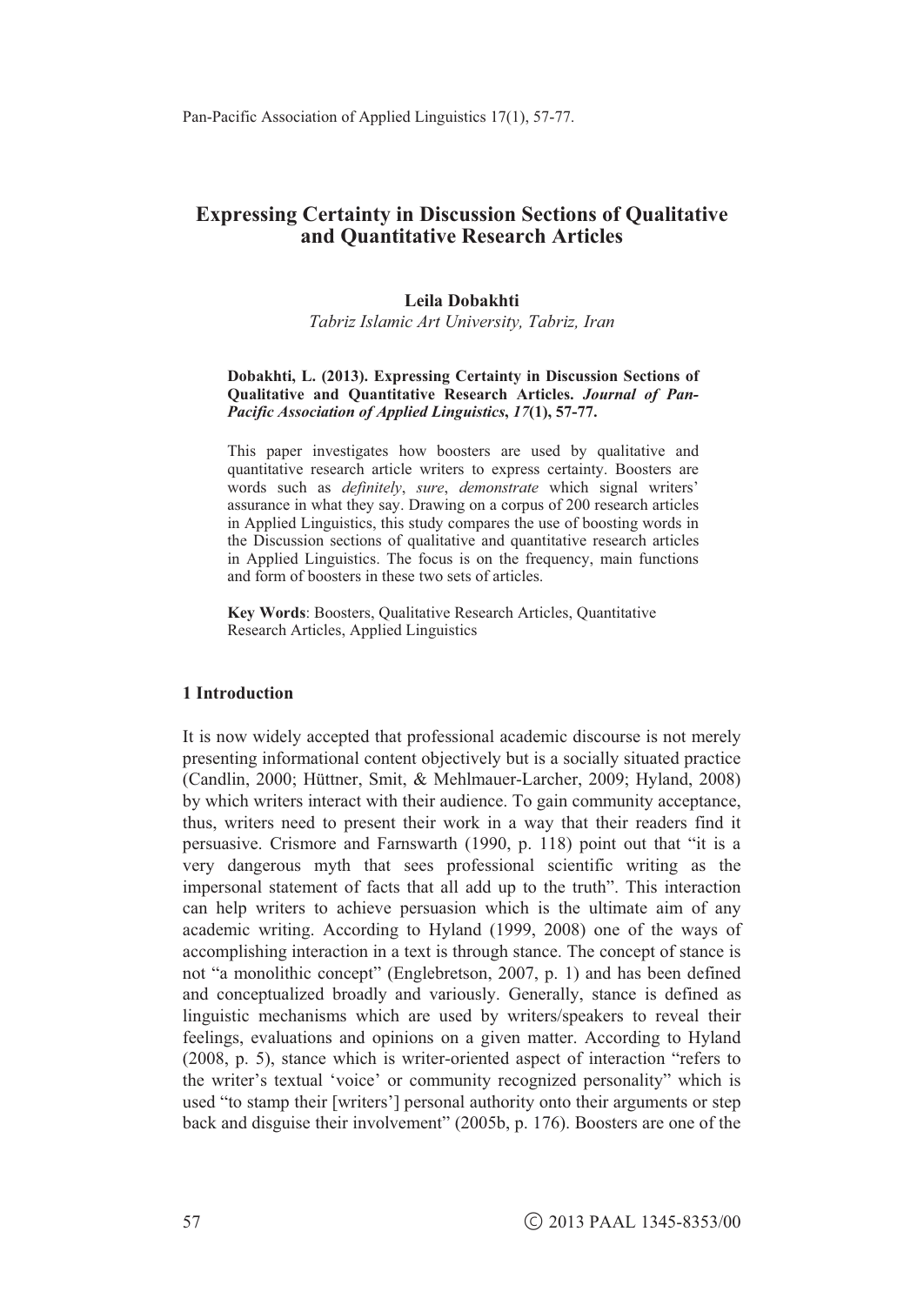elements that Hyland (1999, 2008) includes as a stance feature in his taxonomy of interaction.

Boosters (also known as emphatics, intensifiers, strengtheners and upgraders) are words such as *definitely*, *sure*, *demonstrate* which signal writers' assurance in what they say (Hyland, 1999, 2005b, 2008). Along the same line, Holmes (1982) refers to the boosters as lexical items that a writer can use to show strong conviction for a statement. They strengthen an utterance's illocutionary force, which is the opposite of the effect of downtoners, the term Holmes uses for hedges. In other words, the boosters mark the writer's certainty and commitment to a particular assertion. Bondi (2008, p. 33) points out that boosters "foreground the writer's degree of endorsement of a statement and the degree of universality of the related belief" by highlighting the main points in the writer's argument.

 By using boosters, the writers leave little room for the readers' own interpretation and "close down alternatives", "head off conflicting views" (Hyland, 2005a, p. 52) and "confront doubt on the part of a listener" (Donohue, 2006, p. 208). Establishing the writers' own "definition of the situation, strategically presenting information as consensually given" is a way that writers can negotiate the status of their claims (Hyland, 2000, p. 100). The use of boosters signals writers' awareness of a reader and alternative interpretations which play a part in construction of dialogue and conversation in the text (Donohue, 2006; Hyland, 2005a). By limiting possible alternative voices, the use of boosters emphasizes "solidarity with an audience, taking a joint position against other voices" and strengthens "an argument by emphasizing the mutual experiences needed to draw the same conclusions as the writer" (Hyland, 2005a, p. 53). In other words, the boosters allow writers to present their work with confidence "while strategically engaging with colleagues" (Hyland, 2000, p. 97).

 Boosters along with hedges are the most frequent metadiscourse markers used by expert writers in English (Hyland, 2005a). They are the main tools that enable writers to take a stance "to both their propositions and their audience" which in turn can influence considerably "a reader's assessment of both referential and affective aspects of text" (Hyland, 2005a, p. 133).

 While boosters are an important feature in academic discourse, relatively few studies have addressed them (Bondi, 2008; Silver, 2003). Mostly, the studies have focused either solely on hedges or they have devoted some amount of attention to boosters along with hedges or other metadiscourse features. A number of studies have looked at the use of these features from cross-cultural perspective and have compared native and nonnative (both expert and L2 learners) writers' use of these features (Abdollahzadeh, 2003; Hinkel, 2002; Hyland & Milton, 1997a; Vassileva, 2001). Another group of studies have compared the distribution of these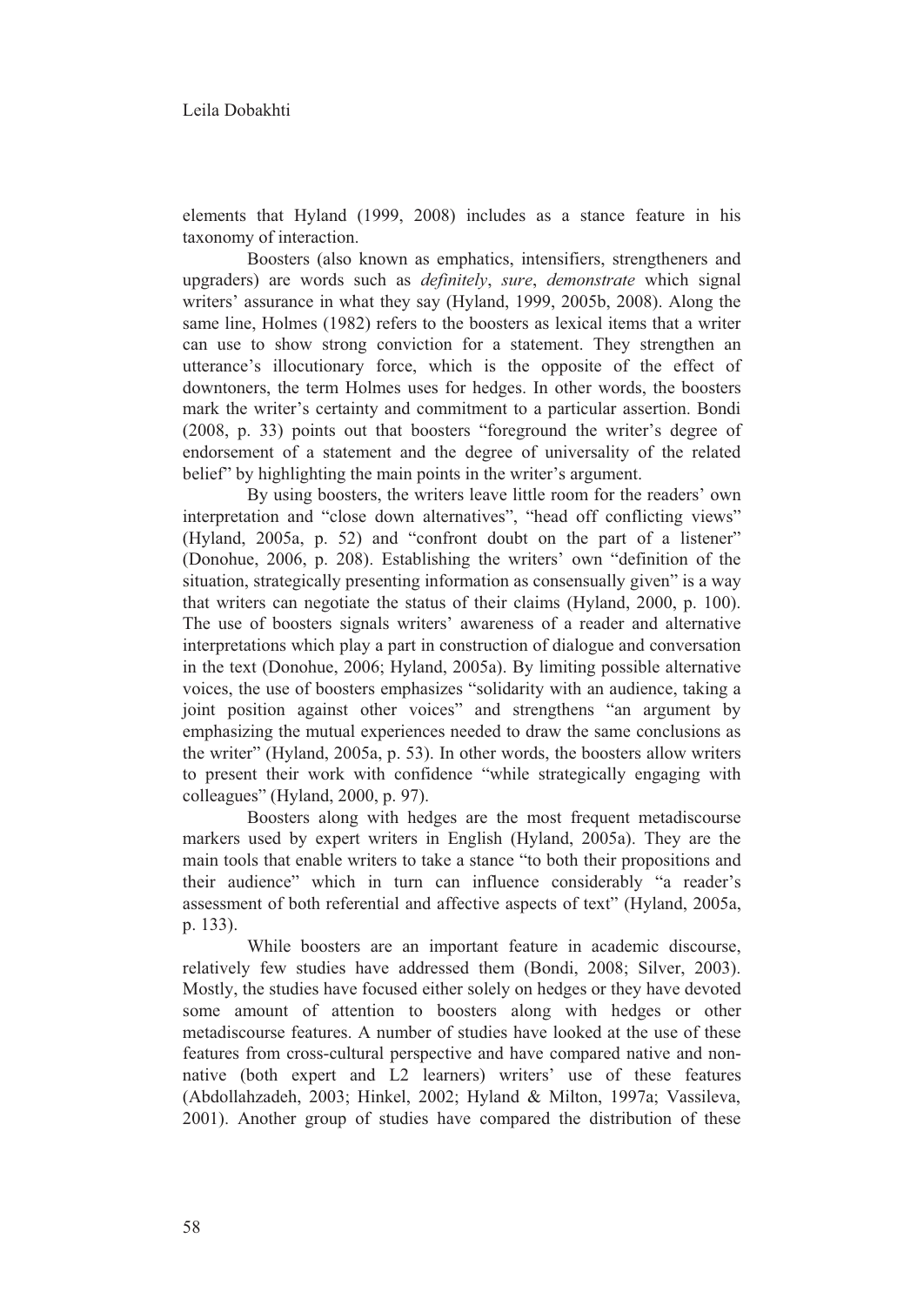features in various disciplines (Bondi, 2008; Hyland, 1998b, 1999, 2000, 2005a, 2005b, 2008; Peacock, 2006).

 Hyland and Milton (1997), using a corpus of one million, investigated how L1 and L2 students expressed doubt and certainty in their writing. They found significant differences between these two groups in that L2 students relied "on a more limited range of items", offered "stronger commitments", and exhibited "greater problems in conveying a precise degree of certainty" (Hyland & Milton, 1997b, p. 183). Their findings showed that while two-thirds of the modifiers were used by the native speakers to weaken their claims, non-native speakers used more than half of the devices to strengthen their claims. Abdollahzadeh (2003) investigated the use of metadiscourse in RAs written by Anglo-American and Iranian writers and found out that Iranian writers used more boosters than their Anglo-American counterparts.

Vassileva (2001) concentrated on the expressions of commitment (i.e. boosters) and detachment (i.e. hedges) in Bulgarian and English academic texts and found out that Bulgarians used more boosters and less hedges than native English writers while writing in English. She also investigated the distribution of these features in Introduction, Discussion, and Conclusion sections of RAs. Her findings revealed that English RAs favored hedges and boosters in the Discussion section (with more than 60% of occurrences in this section) but used more hedges than boosters. Meanwhile, Bulgarian writers used twice more boosters than hedges in this section.

 In a cross-disciplinary examination of using boosters in RAs, Peacock (2006) compared the extent, form, and function of boosters in 216 RAs across six academic disciplines: Language and Linguistics, Business, Law, Public and Social Administration, Physics, and Environmental Science. He found out the highest proportion of boosters in Language and Linguistics and the lowest in Environmental Science. He argued that the boosters played a significant role in persuading readers of the validity of writers' claims and concluded that "competence in research writing includes a developed knowledge of boosting" (p. 61).

 Hyland has conducted several cross-disciplinary studies to investigate the use of stance features and metadiscourse in various disciplines. He (2008) analyzed 240 RAs from eight disciplines of medical engineering, electrical engineering, marketing, philosophy, sociology, applied linguistics, physics, and microbiology. His findings demonstrated the dominance of hedges (14.5 cases per 1000 words, 46.6%) among the stance and engagement features. Hyland also found that the use of stance and engagement markers in RAs of "soft fields" were higher (75% more cases) than in "hard fields". Comparing the eight disciplines, applied linguistics, after marketing and philosophy, had the highest frequency of hedges and boosters (18 and 6.2 cases per 1000 words, respectively).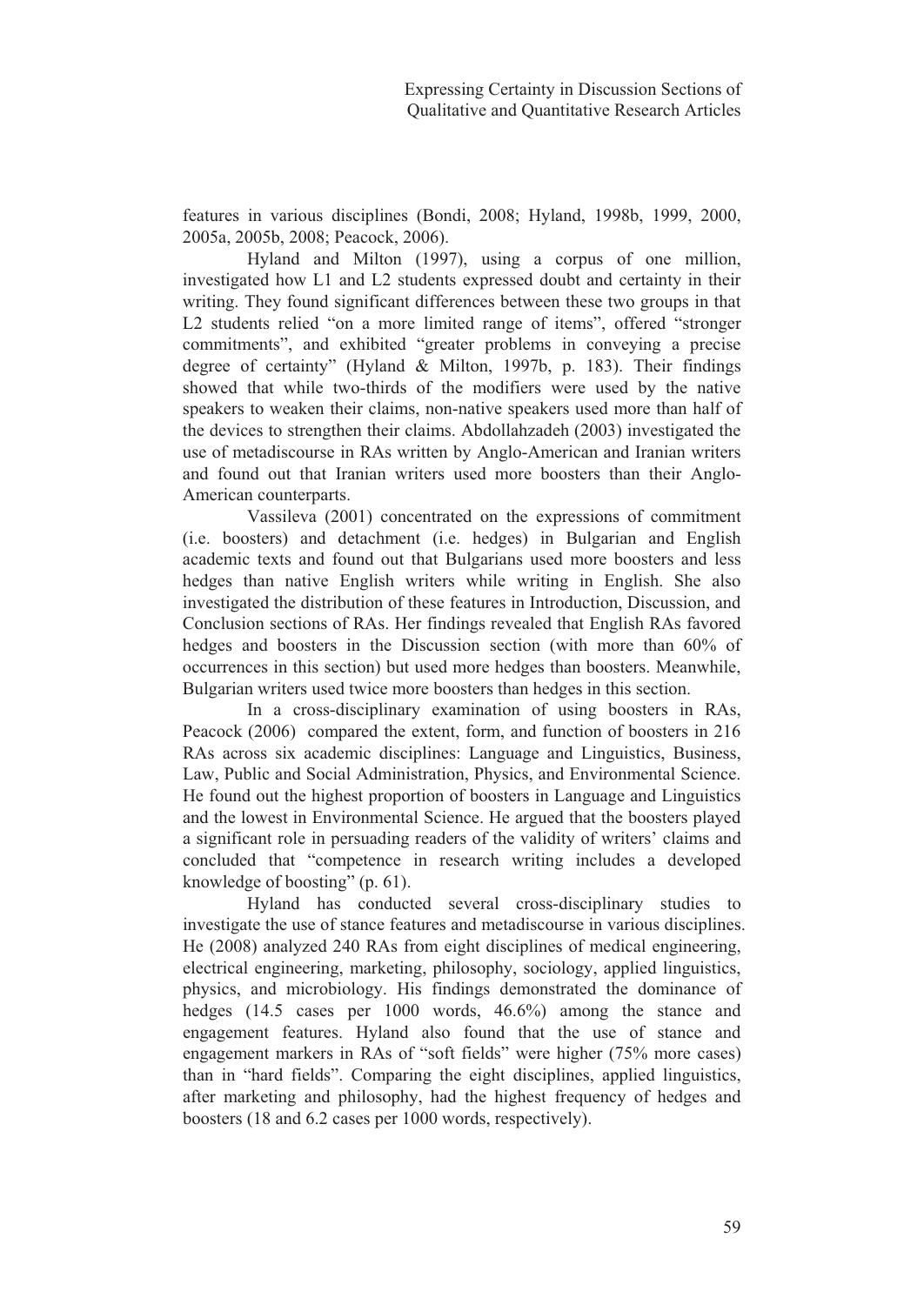Hyland argues that this variation is due to the fact that writers in different disciplines need to "represent themselves, their work and their readers in different ways" (2008, p. 12). He points out that the greater use of stance markers in soft field RAs (for instance, their use of two and half time more hedges) than hard field is that the knowledge in this field is "more interpretative and less abstract" than hard field and to be persuasive writers "rely more on a dialogic engagement and more explicit recognition of alternative voices" (Hyland, 2008, p. 14). Hyland (ibid.) concludes that while arguments in the soft field need "to be expressed more cautiously" they also "have to restrict possible alternative voices by using boosters" as "methods and results are more open to question".

### **2 Corpus and Method**

The corpus of the study consists of 100 qualitative and 100 quantitative RAs' Discussion section selected from five high impact journals in the field of Applied Linguistics based on the Journal Citation Reports (Social Sciences Edition) 2008. The list included the journals in Linguistics which covered journals in both pure Linguistics and Applied Linguistics. For the purpose of the study the journals devoted to pure Linguistics were excluded from the list. After examining the remaining journals, the five selected journals were: Applied Linguistics, English for Specific Purposes, Journal of Pragmatics, Language Teaching Research and TESOL Quarterly.

The articles were selected from the issues published from 2002-2009. The first criterion considered in selecting the articles was that they have a separate Discussion section. Therefore, the articles that had combined the Discussion section with Findings, Analysis, Conclusion, Implication or Limitations were excluded. The remaining articles were categorized as qualitative or quantitative, and mixed method articles were excluded. In categorizing the articles as qualitative or quantitative, the priority was given to the article writers' own explicit statement about the design they had used. If they had not mentioned the method explicitly, which mostly did not, the abstracts and the methodology sections were examined in detail. According to Fred (2005, p. 75) the characteristic of quantitative research is "the use of numbers to represent its data", and the characteristic of qualitative research is "verbal descriptions as its data". Those articles that were experimental or completely dealt with statistics were categorized as quantitative and those articles that used qualitative methods and relied mainly on verbal description were classified as qualitative. Problematic cases were discussed and decisions were made by consensus. In a few cases that an agreement was not achieved, a more cautious approach was adopted and those cases were excluded. It should be noted that categorizing the articles as qualitative or quantitative was done based on their methods of data collection and data analysis rather than attempting to identify their underlying philosophy and purpose. Benson,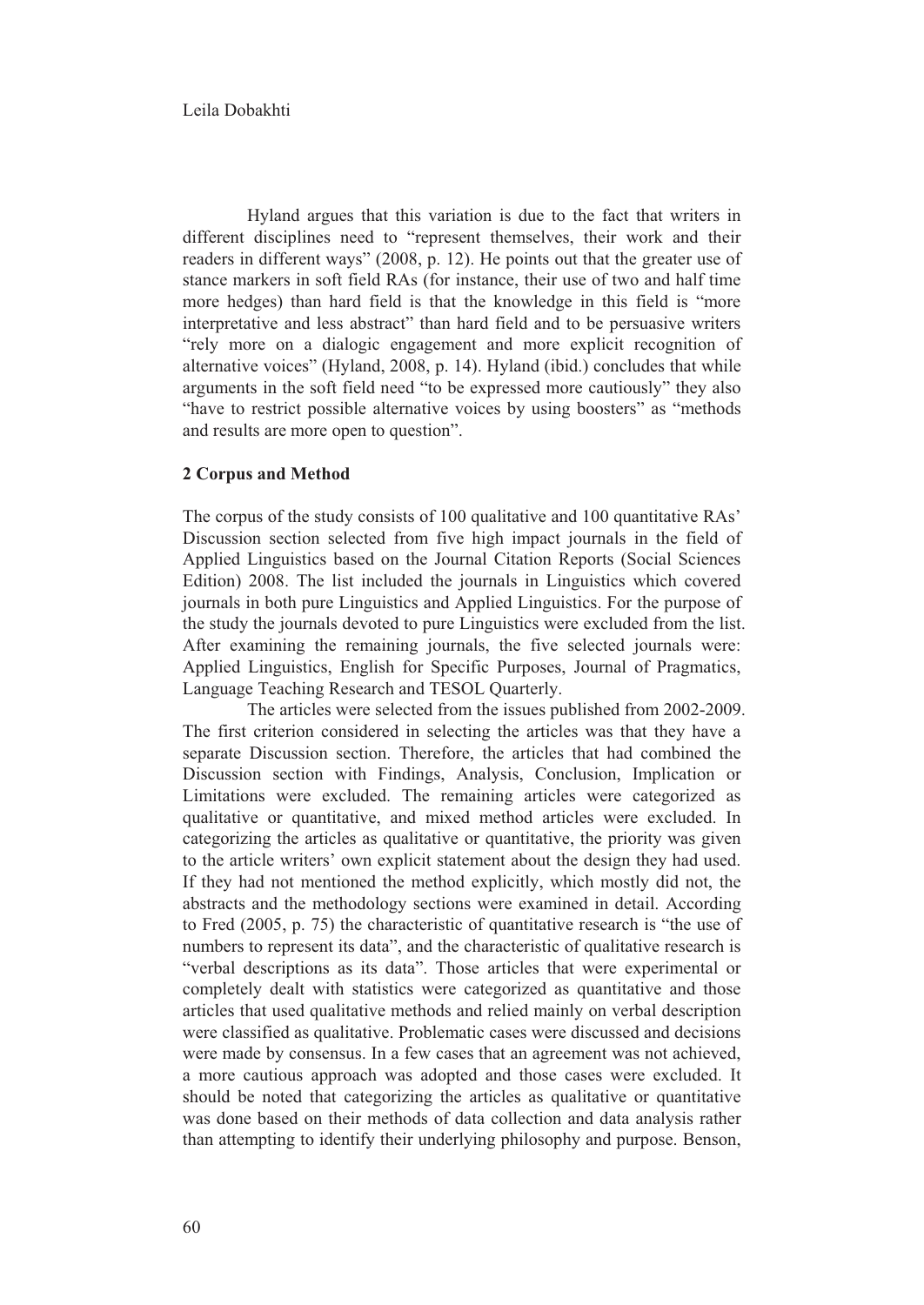Chik, Gao, Huang, and Wang (2009) differentiate between the studies that *use a specific type of design* (qualitative and quantitative) and those that *represent a specific type of design* (qualitative and quantitative). The focus of this study was to identify the articles that *used* qualitative or quantitative research methods.

After categorizing the articles in two groups of qualitative and quantitative, they were double checked two ensure that each article was set in the right category. Then, 100 qualitative and 100 quantitative RAs were selected randomly, and two specialized machine readable sub-corpus were complied. The qualitative sub-corpus consisted of approximately 132,000 words and the quantitative sub-corpus comprised of around 139,000 words (see appendix A for more particulars of the corpus). In the next stage, a list of 117 potentially productive boosters was selected based on previous lists and researches in literature, especially Biber (2006), Biber et al. (1999), Hyland (1998b, 2000, 2005a), Peacock (2006) and Vassileva (2001).

These items were searched in each sub-corpus separately using WordPilot 2002, a text analysis and concordance program. The output included frequency lists, concordance lines, summary and collocations. After each item was searched, a careful analysis of the co-text and context of the cases was carried out for several times to ensure that they were representative of hedging. During this stage several cases were excluded from the initial results. The following extracts are a few examples of instances of results that were deemed irrelevant for the purpose of this study and were excluded. For instance in the below excerpt "certain" means 'specific' rather than 'definite' which would be an indication of booster:

/-n/ is an especially difficult case because it is also used in SMG on certain occasions.

The number of remaining occurrences were written down for each item and aggregated to have the total number of boosters in each sub-corpus. The frequency counts were normalized at 1,000 words and compared in the two sub-corpora. After identifying the frequency of each of the hedging items in both sub-corpora, the items were categorized in six groups of *modals*, *verbs*, *nouns*, *adjectives*, *adverbs* and *others*.

In the next stage of the study, 10 qualitative and 10 quantitative RAs were selected randomly from among these 200 RAs to be studied in detail for the use of boosters in various moves and steps of these RAs (the particulars of the articles can be found in appendices B and C). To this end, first the selected Discussions were analyzed in terms of moves and steps (Swales, 1990). Then, the 202 hedging items used in the first part was search in each move of these two sets of articles using Find function of Microsoft Word. After identifying the cases, all of them were examined and double checked carefully to ensure that they all represented hedging feature. In the next stage,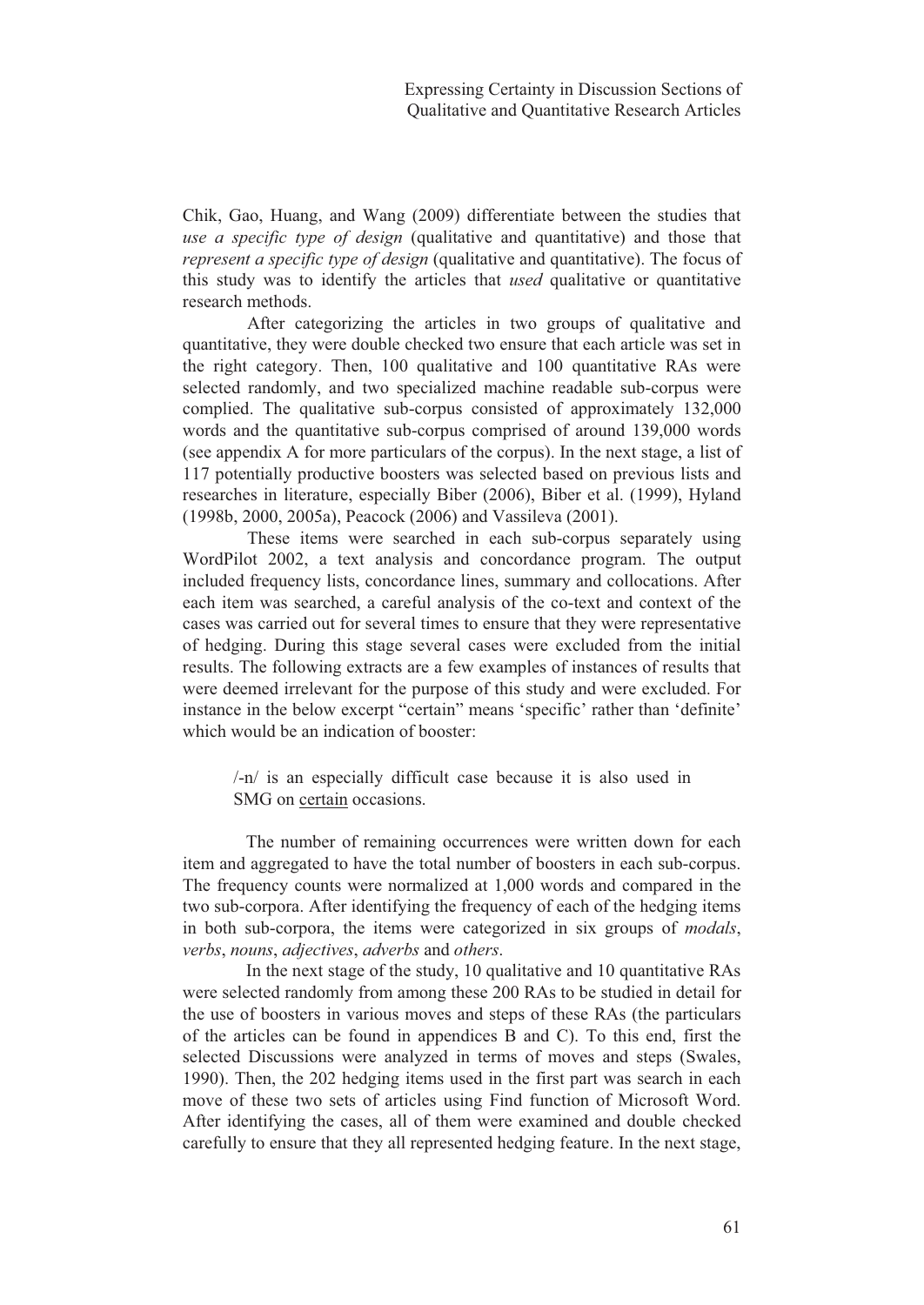the overall frequency of boosters in each move was counted manually and was normalized at 1,000 words.

# **3 Findings and Discussion**

## **3.1 The overall distribution**

The analysis of the 100 qualitative and 100 quantitative RAs' Discussion sections using WordPilot 2002 shows that boosters are an important element that are used by writers' of both types of RAs to interact with their audience (see Table 1). Writers use boosters to show their commitment to their achievement and gain credibility for them.

Table1. Overall Distribution of Boosters in 100 Qualitative and 100 Quantitative RAs' Discussion Sections

| Sub-corpus                        | Total No. of Boosters | Boosters Per 1,000<br>Words |
|-----------------------------------|-----------------------|-----------------------------|
| Qualitative<br>$(132, 271$ words) | 1.232                 | 9.31                        |
| Quantitative (139,377<br>words)   | 1.330                 | 9.54                        |

## **3.2 The distribution in various moves**

The analysis of boosters in various moves of the 20 RAs showed a quite similar frequency in both types of RAs. Boosters were distributed almost equally in each common move of the qualitative and quantitative RAs (see Tables 2 and 3). Although boosters were present in most of the moves, they appeared with different frequency in various moves.

|  | Table 2. Frequency and Percentage of Boosters in Each Move of the 10 |  |  |  |
|--|----------------------------------------------------------------------|--|--|--|
|  | Qualitative RAs' Discussion Sections                                 |  |  |  |

| Moves                    | <b>Text Size</b> |             | <b>Boosters</b> |           |
|--------------------------|------------------|-------------|-----------------|-----------|
|                          | $#$ of           | $\%$ in the | Frequency $&$   | Per 1,000 |
|                          | Words            | Whole       | Percentage      | Words     |
|                          |                  | $Sub-$      |                 |           |
|                          |                  | corpus      |                 |           |
|                          |                  |             |                 |           |
| - Providing Background   | 418              | 4.50        | $0(0.0\%)$      | 0.0       |
| Information              |                  |             |                 |           |
| - Stating Findings       | 2071             | 22.29       | $22(40.76\%)$   | 10.62     |
| - Providing Evidence for | 1180             | 12.70       | $2(5.56\%)$     | 2.54      |
| Findings                 |                  |             |                 |           |
| - Commenting on Findings | 1803             | 19.41       | $10(18.51\%)$   | 5.55      |
|                          |                  |             |                 |           |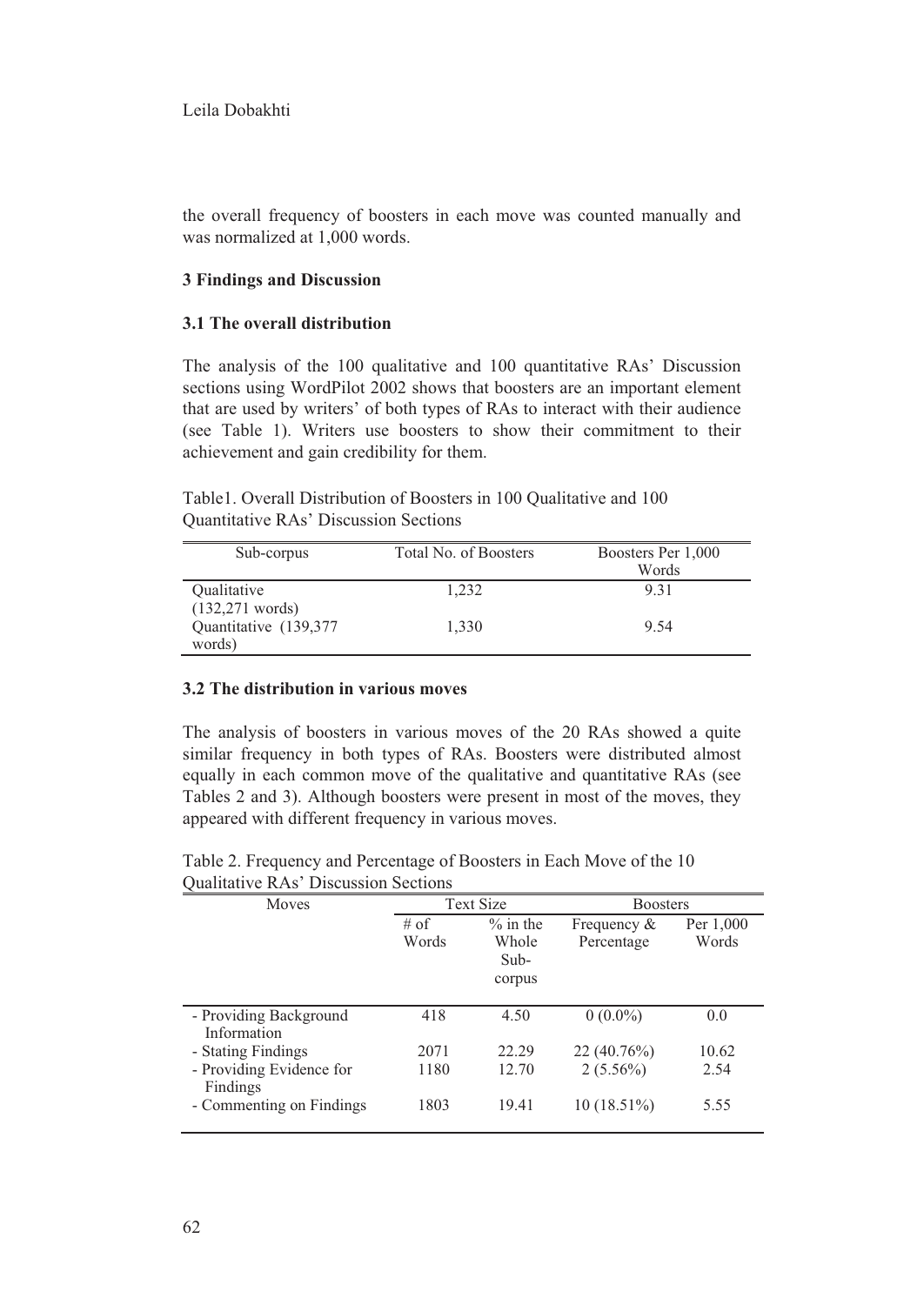| - Supporting Comments on<br>Findings    | 712   | 7.66 | $2(3.70\%)$  | 2.80 |
|-----------------------------------------|-------|------|--------------|------|
| - Comparing Findings with<br>Literature | 809   | 8.71 | $6(11.11\%)$ | 7.41 |
| - Making Recommendations                | 607   | 6.53 | $0(0.00\%)$  | 0.0  |
| - Making Deductions                     | 642   | 6.92 | $4(7.40\%)$  | 6.23 |
| - Supporting Deductions/<br>Suggestions | 63    | 0.68 | $0(0.0\%)$   | 0.0  |
| - Evaluating the Study                  | 725   | 7.80 | $6(11.11\%)$ | 8.27 |
| - Summarizing the Study                 | 260   | 2.80 | $1(1.85\%)$  | 3.85 |
| Total                                   | 9,290 | 100  | 54 (100%)    | 5.81 |

Table 3. Frequency and Percentage of Boosters in Each Move of the 10 Quantitative RAs' Discussion Sections

| Moves                      | <b>Text Size</b> |             | <b>Boosters</b> |           |
|----------------------------|------------------|-------------|-----------------|-----------|
|                            | $#$ of           | $\%$ in the | Frequency       | Per 1,000 |
|                            | Words            | Whole Sub-  | & Percentage    | Words     |
|                            |                  | corpus      |                 |           |
|                            |                  |             |                 |           |
| - Providing Background     | 589              | 5.27        | $2(2.35\%)$     | 3.39      |
| Information                |                  |             |                 |           |
| - Stating Findings         | 2139             | 19.12       | 24(28.24%)      | 11.22     |
| - Commenting on Findings   | 5077             | 45.40       | 33 (38.83%)     | 6.50      |
|                            |                  |             |                 |           |
| - Comparing Findings with  | 1115             | 9.97        | 13 (15.29%)     | 11.66     |
| Literature                 |                  |             |                 |           |
| - Explaining Inconsistency | 152              | 1.36        | $0(0.0\%)$      | 0.0       |
| of Findings with           |                  |             |                 |           |
| Literature                 |                  |             |                 |           |
| - Making                   | 581              | 5.19        | $0(0.0\%)$      | 0.0       |
| Recommendations            |                  |             |                 |           |
| - Making Deductions        | 555              | 4.96        | $5(5.88\%)$     | 9.0       |
| - Supporting Deductions/   | 229              | 2.05        | $0(0.0\%)$      | 0.0       |
| Suggestions                |                  |             |                 |           |
| - Evaluating the Study     | 576              | 5.15        | 7(8.23%)        | 12.15     |
| - Summarizing the Study    | 171              | 1.53        | $1(1.18\%)$     | 7.85      |
|                            |                  |             |                 |           |
| <b>Total</b>               | 11,184           | 100         | 85(100%)        | 7.69      |

Overall, boosters were more frequent in the three moves of Stating the Findings, Comparing Findings with Literature, and Evaluating the Study. The most widely used booster lexicon in both sub-corpora in Stating the Findings was the verb *show*. The verb was used mostly with reference to the findings to demonstrate that the proposition is drawn from the evidence and the writer is certain about the outcomes of the study. As Hyland (1998a, p. 370) also found in his corpus, in this context, the writers used boosters "to stress the strength of warrants, suggesting the efficacy of the relationship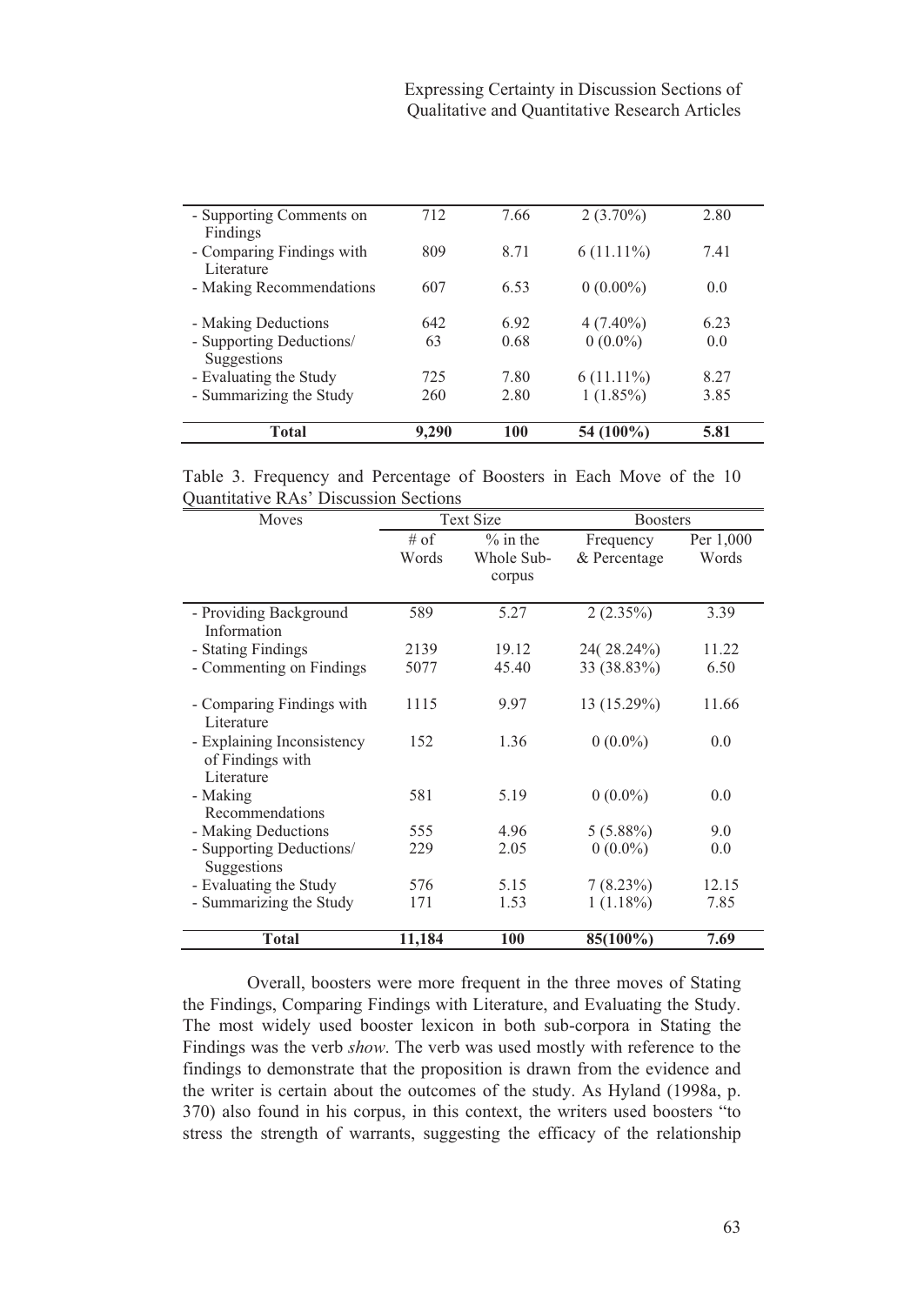### Leila Dobakhti

between the data and claims". The other lexicons used as boosters in this move included *demonstrate*, *evidence*, *clearly,* and *particularly*. The following examples demonstrate the use of boosters in this move in the data:

- 1) Our analysis of NOM sessions also **showed clearly** that the teacher, although not the sole factor in improving stories, was a critical player. (Quali-TESOL3)
- 2) There was **evidence** that repeating a task with welldefined parameters and similar content (i.e. switching roles during a role play) increased the likelihood of its completion… (Quali-LTR1)
- 3) Means obtained for text comprehension **demonstrated** that participants **clearly** attempted to read the passage for meaning  $(M = 13.24$  out of 15, with 7 as the lowest score). (Quali-TESOL2)
- 4) The results of the statistical analysis **clearly showed** that the PI made significant improvement (from pre-test to post-test) on the interpretation task. (Quali-LTR3)

As it was discussed in Chapters 4 and 5, the move of Evaluating the Study consists of two steps of Stating the Significance of the Study and Stating the Limitations of the Study. As it can be expected, the boosters appeared in the first step when the writers evaluated their studies positively and highlighted their importance and contribution to the field. The most common lexicon used in stating the significance was *evidence* which the writers used mostly to state that their studies have provided evidence for a knowledge claim. The following examples demonstrate the use of boosters in this move:

- 1. Our analysis therefore provides **evidence** for the claim by some recent educational discourse researchers that ... (Quali-APP1)
- 2. This study, combined with the research of Gibbs and colleagues (1997), and the eye-movement results from Underwood et al. (2004), provide converging **evidence** to support the processing advantage of formulaic sequences, at least when reading. (Quanti-APP1)
- 3. In addition, they add to the **evidence** provided by previous studies (Kasper, 1997; Murie & Thomson, 2001) that ... (Quali-ESP2)
- 4. The results obtained in the present study **confirm** the consistency and effectiveness of PI in improving learners' performance… (Quanti-LTR3)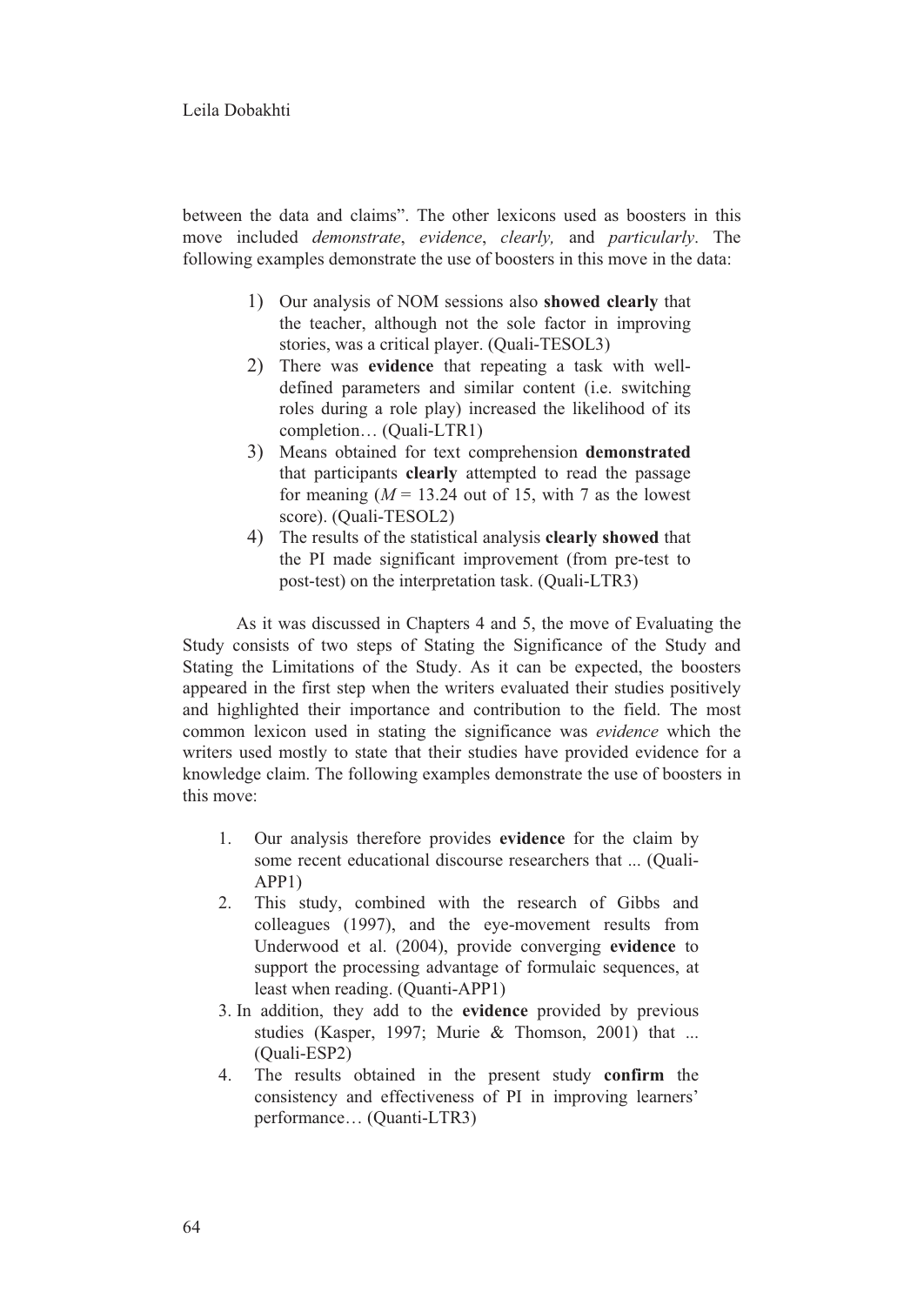The boosters were also common in Comparing Findings with Literature. They were mostly identified when the writers stated the consistency of their findings with literature. In this context, they mostly used boosters such as *show* and *found* to indicate their confidence in the studies in literature. However, boosters were also used in other contexts and in stating inconsistency of findings with literature as well. The following examples illustrate the use of boosters in this move:

- 1) Kasper (2004) has also **shown** how the definition of characteristics of task is procedurally consequential in ... (Quali-ESP2)
- 2) This view is supported by studies of oral CF. Carroll and Swain (1993) **found** that a group who received more explicit and informative CF (i.e., direct metalinguistic CF) outperformed groups who received other types of CF ... (Quanti-TESOL1)
- 3) Both Underwood et al. and this study **show** that nonnatives read formulaic sequences more quickly than equivalent non-formulaic language. Of course the reading speeds are slower than for natives, as one would expect, but even at this slower speed formulaic sequences **show** an advantage. (Quanti-APP3)
- 4) **In fact**, the over-explicitness during both early and later stages of second language acquisition is a common phenomenon, observed in many other L2 acquisition studies (Hendricks, 2003; Klein and Perdue, 1992; Williams, 1998). (Quanti-PRAG1)
- 5) According to Tomlin and Villa (1994), attention involves three subsystems- alertness, orientation, and direction- with detection as the most important function in attentional allocation' whereas alertness and orientation are not required for detection. As opposed to Tomlin and Villa, however, I would argue that both alertness and orientation are required for the detection of pragmalinguistic features. The current study **demonstrates** that motivation is related to learners' awareness of pragmalinguistic features. (Quanti-APP3)

The overall frequency of boosters identified in the corpus of this study is different from Hyland's (1999b, 2005c) who found 6.2 boosters per 1,000 words in Applied Linguistics RAs compared to 9.29 and 10.69 boosters per 1,000 words in this study in the qualitative and quantitative RAs respectively. The identified frequency of boosters in this study's corpus is close to Peacock's (2006) findings who identified 10.98 boosters per 1,000 in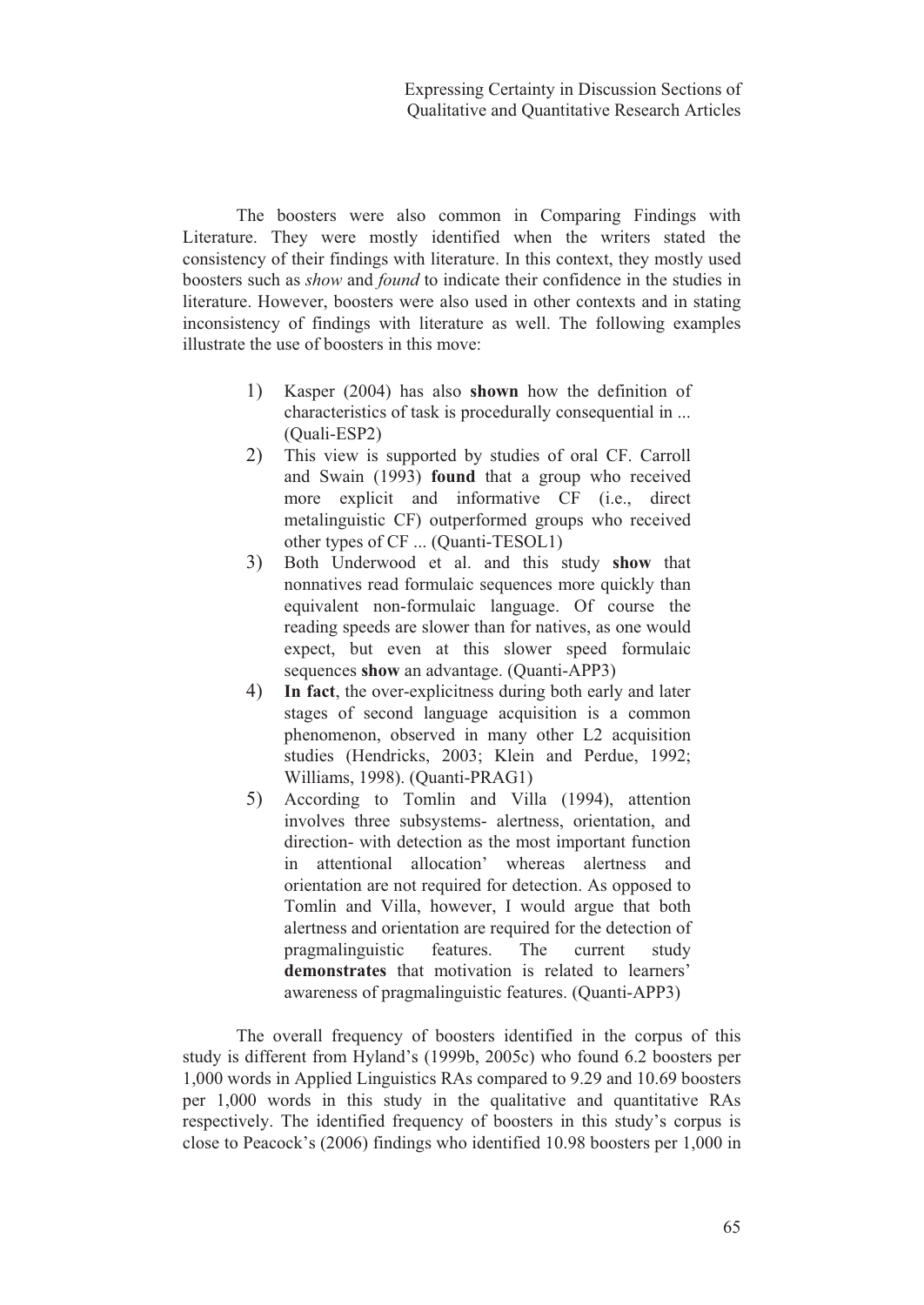Languages and Linguistics' RAs. The difference might be due to the number of boosters investigated in Hyland's compared to Peacock's and this study. Hyland did not specify the number and type of boosters he used in his analysis; Peacock used 118 lexical items; and 117 items were investigated in this study. The difference with Hyland's findings can also be attributed to various rhetorical sections of RAs investigated, as Hyland has studied the whole RA while this study only focused on Discussion section. This view is supported by Vassileva's (2001) finding which showed that boosters were more frequent in Discussion section of English Linguistics RAs compared to Introduction and Conclusion sections. However, it should also be noted that Peacock, whose findings are close to findings of this study, analyzed the whole RAs.

The other point that should be noted in this part is that after analyzing both sub-corpora, it was noticed that the words *significant* and *significantly* are overused in the quantitative sub-corpus. Checking the items in their cocontext, it was noticed that the majority of the cases were used to show statistical differences between control and experimental groups or between pre-test and post-test results. In most cases, *significant* was collocated with words such as *difference(s)*, *correlation(s)*, *amount*, *degree*, and *gains*. The word *significantly* was also collocated with words such as *more*, *higher*, *better*, and *fewer*. These two words have specific meanings in statistics and were not used by writers to show their commitment to their conventions. The following examples illustrate the use of these words in such contexts:

- 1) There is a **significant** positive correlation (r = 0.47), between overall scores on the elicited imitation task and the oral narrative task.
- 2) Analysis confirmed that in both oral and written (language and geography essays) tests, there was no **significan***t* difference between the groups prior to the program.
- 3) Additional analysis was conducted to check whether there was a **significant** relationship between learners' appropriateness scores and their planning time.
- 4) The G only condition also produced **significantly** higher scores than the control condition, though not as high as those in the combined  $G + R$  condition.
- 5) Curiously, over time, CD occurrences in written performance increased **significantly** in the control group (which continued on its course of traditional language learning).

 Therefore, all the cases that these two words were used in such contexts were not counted as boosters. To be specific, a total of 170 and 122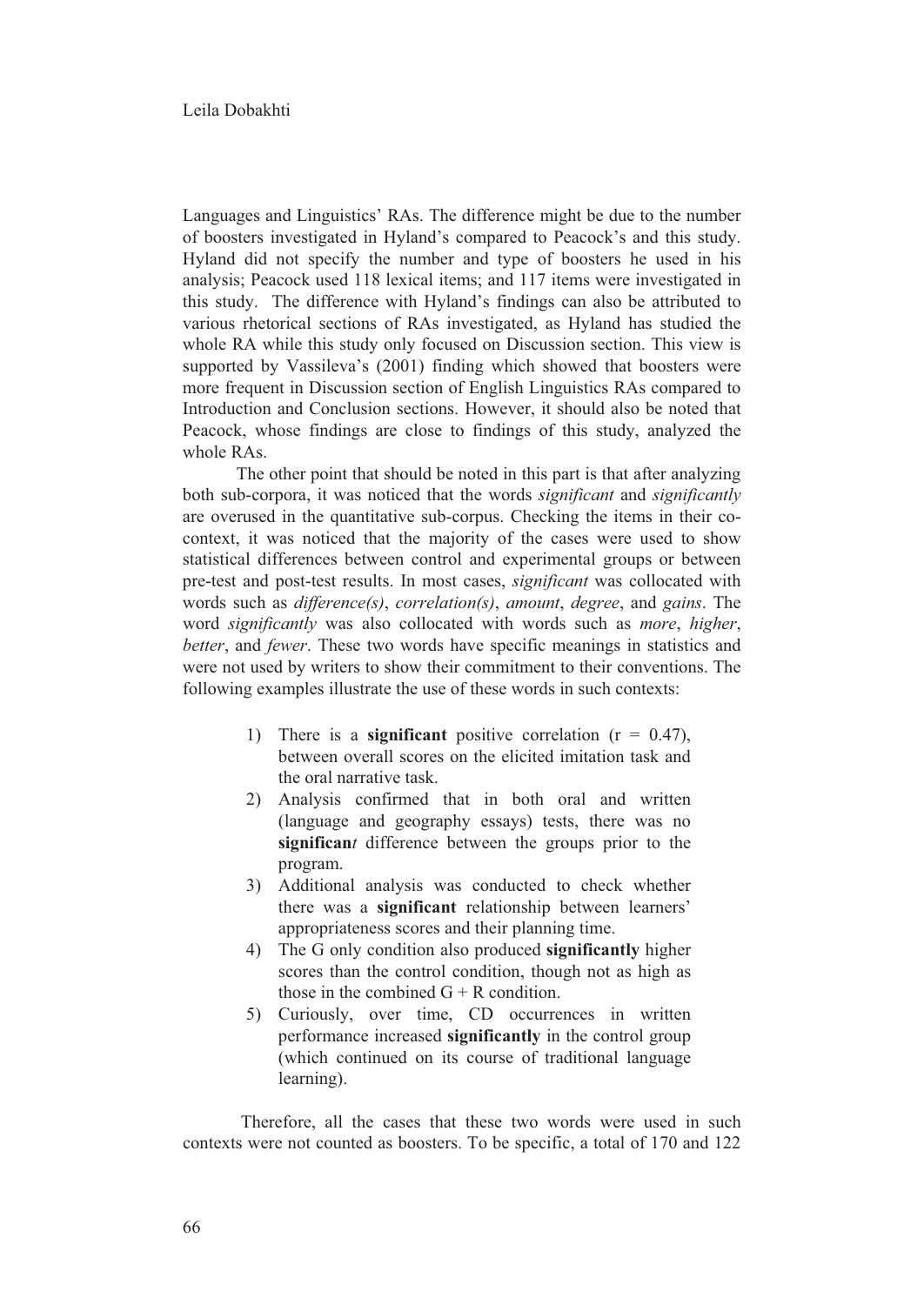cases of *significant* and *significantly* which were respectively identified in the quantitative sub-corpus were not identified as booster and were excluded from the results. In other words, if those cases had been counted, the overall number of boosters would have risen to 1,797 items (12.89 boosters in 1,000 words).

# **3.3 Lexical means of expressing boosters**

The analysis showed that the writers used various categories of boosters in their writings. The frequency of categories of boosters in the 200 RAs are shown in Table 4. As it can be seen in the table, the preference of various categories of boosters is similar in both sets of articles, except for *modals* which are slightly more frequent in the qualitative sub-corpus and *nouns* whose use is slightly higher in the quantitative articles. The two predominant categories in both sub-corpora are verbs and adverbs which comprise around 70% of the whole boosters in each sub-corpus. As the table indicates, three categories of *others*, *modals*, and *nouns* are the least frequent categories in both sets of articles. Vassileva's (2001) study also showed a more frequent use of adjectives/adverbs as boosters compared to modals in Linguistics RAs.

| Category     | Qualitative: 132,271 |           | Quantitative: 139,377 |           |
|--------------|----------------------|-----------|-----------------------|-----------|
|              | Frequency            | Per 1,000 | Frequency             | Per 1,000 |
|              | &                    | words     | &                     | words     |
|              | Percentage           |           | Percentage            |           |
| Verbs        | 481 (39.04%)         | 3.64      | 509 (38.27%)          | 3.65      |
| Adverbs      | 367 (29.79%)         | 2.77      | 400 $(30.07\%)$       | 2.87      |
| Adjectives   | 197 (15.99%)         | 1.49      | 197 (14.81%)          | 1.41      |
| Others       | $70(5.68\%)$         | 0.53      | 93 (6.99%)            | 0.66      |
| Modals       | 65(5.27%)            | 0.49      | 58 (4.37%)            | 0.41      |
| <b>Nouns</b> | 52 (4.22%)           | 0.39      | 73 (5.49%)            | 0.52      |
| Total        | $1,232(100\%)$       | 9.31      | $1,330(100\%)$        | 9.54      |

Table 4. Frequency of Categories of Boosters in 10 Qualitative and 10 Quantitative RAs' Discussion Sections

# **3.3.1 Verbs**

The most prevalent category in both sets of articles is verbs. All the verbs that had the same stem were combined in order to have a more precise idea about the occurrence of a specific verb. The predominant verb used in both sub-corpora was *show* (n=179 in Quali and n=206 in Quanti). The next two most occurred verbs were *found* (n=116 in Quali and n=150 in Quanti) and *demonstrate* (n=91 in Quali and n=55 in Quanti). The finding is consistent with Peacock's (2005) who found *show* as the most common booster in four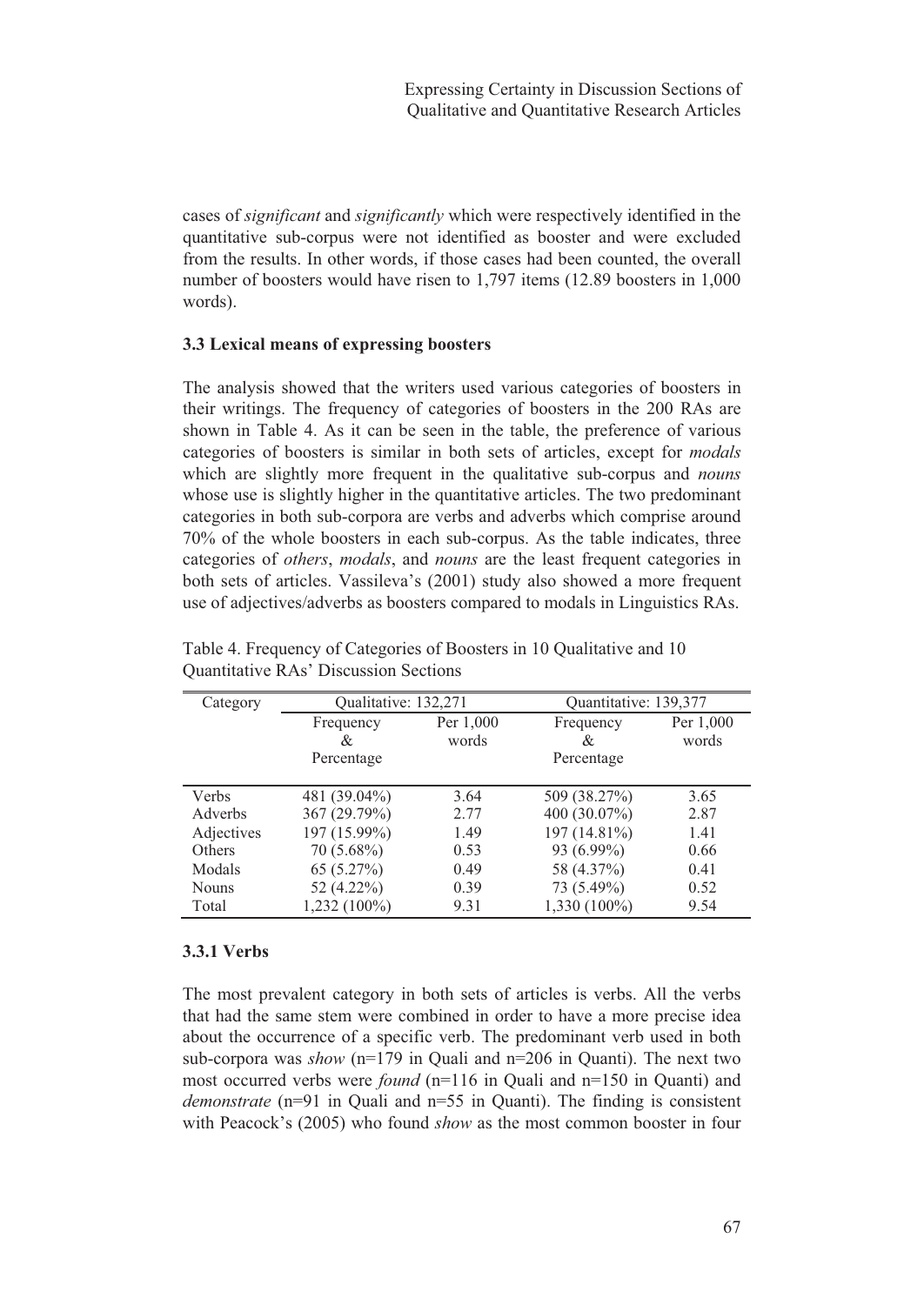## Leila Dobakhti

various disciplines including Languages and Linguistics. He also found *find* and *demonstrate* among the most dominant boosters in his corpus. The following are some examples of the use of this category in the 20 RAs:

- 1) The findings **showed** that learners with a high level of language analytic ability benefited more from both types of CF. (Quanti-TESOL1)
- 2) Although the same type of comment was **found** in the reports of the JNSG, it was more evident in the LJG. (Quali-PRAG2)
- 3) In particular, the shift in style and stance in Ben's embedded narratives **demonstrates** his ability to adopt a range of narrative voices. (Quali-ESP1)

# **3.3.2 Adverbs**

The second most common category of boosters in both sub-corpora was *adverbs*. Among the adverbs, several were more common than others including *clearly* (n=57 in Quali and n=55 in Quanti), *particularly* (n=54 in Quali and n=49 in Quanti), *indeed* (n=37 in Quali and n=50 in Quanti), *in fact* (n=32 in Quali and n=41 in Quanti), and *highly* (n=26 in Quali and n=26 in Quanti). The findings are similar to Peacock's (2005) findings who found all these adverbs among the most frequent adverbial boosters in Applied Linguistics. Vassileva (2001) also found *clearly* as the most widespread adverbial booster in Linguistics RAs. Bondi (2008) analyzing adverbial emphatics, found *clearly* and *particularly* among highly used adverbs in History and Economics RAs. The other more frequently used adverbs in the corpus were *actually*, *always*, and *highly*. The following examples show the use of adverbial boosters in the 20 RAs:

- 1) Our analysis of NOM sessions also showed **clearly** that the teacher, although not the sole factor in improving stories, was a critical player. (Quali-TESOL3)
- 2) This may be **particularly** important for adult learners with a great deal of experience of the world to draw on and a great interest in the social and cultural issues affecting themselves and the people who speak their target language. (Quali-LTR2)
- 3) Also, it can be considered to meet the regularity criterion in that the rule determining which auxiliary to choose is **highly** reliable. (Quanti-APP2)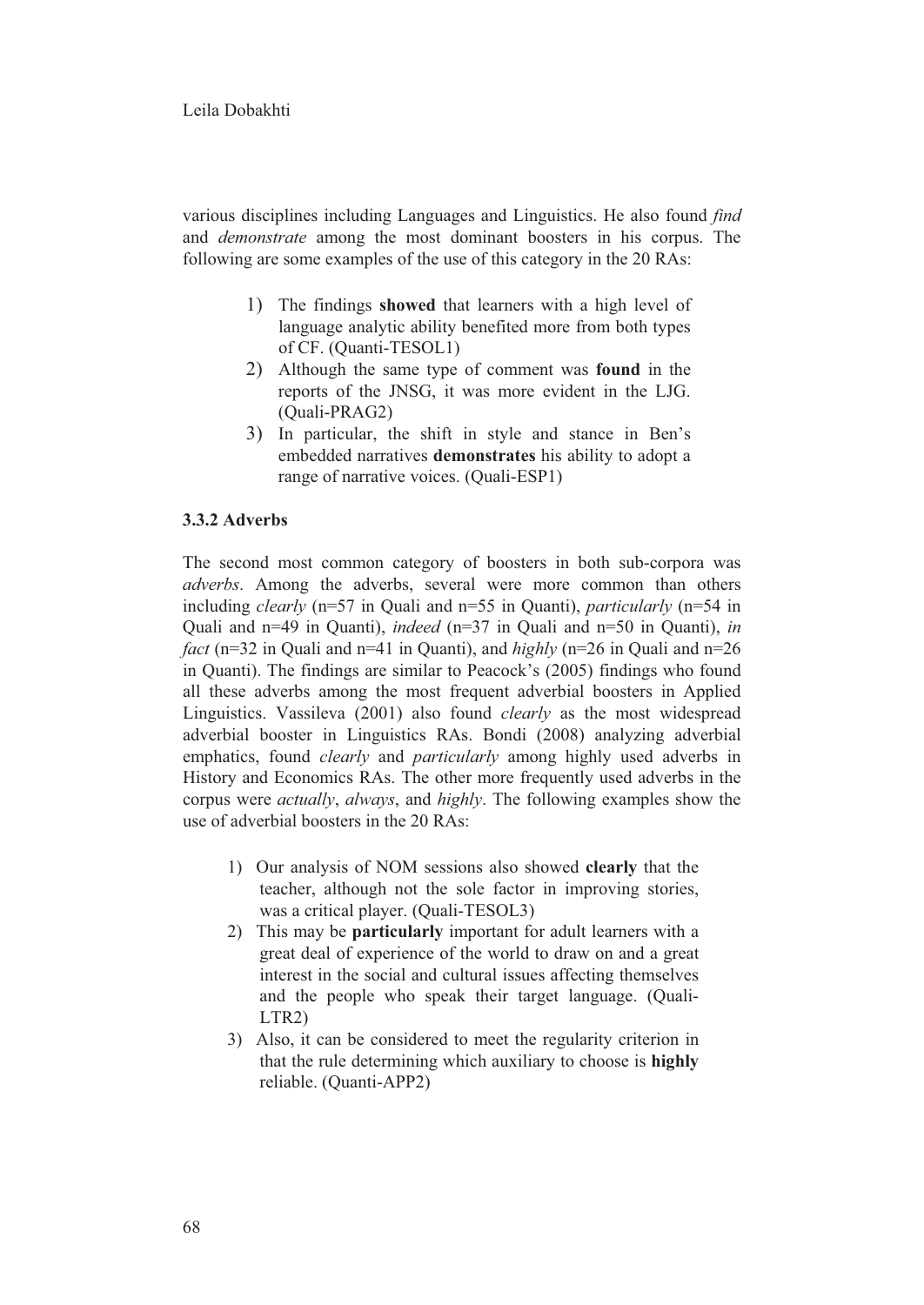# **3.3.3 Adjectives**

The third most dominant category of boosters in both sub-corpora was *adjectives* (n=197 in Quali and n=203 in Quanti). The most frequent lexicons in this category were *clear* (n=30 in Quali and n=35 in Quanti), *evident* (n=28 in Quali and n=17 in Quanti), *apparent* (n=17 in Quali and n=20 in Quanti), and *true* (n=16 in Quali and n=17 in Quanti). In Peacock's analysis of 30 Languages and Linguistics RAs, two adjectives of *clear* and *apparent* were found among the most frequent adjectives in the corpus. The following examples illustrate the use of adjectives as boosters in the 20 RAs:

- 1) At one level, such a claim is **obvious**; however, current models of teaching and learning rarely acknowledge this important fact. (Quali-TESOL3)
- 2) They show that a single WCF treatment is effective in helping learners improve the accuracy of their writing and that the benefits accrued from this input are not only retained over time but also **evident** in new pieces of writing. (Quanti-LTR2)
- 3) It is **clear**, then, that being an easy to 'grasp' feature does not guarantee its accurate use as implicit knowledge. (Quanti-APP2)

# **3.3.4 Others**

The category of *others* which comprised around 6% of the boosters in each sub-corpus included the instances such as *idioms*, *pronouns*, *conjunctives*, and *prepositions* that did not fall under the other categories. Only three lexicons were identified in this category: *the fact that* (n=49 in Quali and n=75 in Quanti), *of course* (n=18 in Quali and n=18 in Quanti), and no *doubt* (n=4 in Quali and n=0 in Quanti). The following examples from the 200 RAs illustrate the use of this category in the corpus:

- 1. This is supported by **the fact that** when referring to some other referent entitled to be called my lord, writers almost always use an additional ''reference-specifier'', as in my Lord Coke, my Lord Treasurer, my Lord of Oxford and my Lord his Grace of Canterbury. (Quali.)
- 2. The findings presented above are **of course** not conclusive, given the limited coverage and number of texts considered. (Quali.)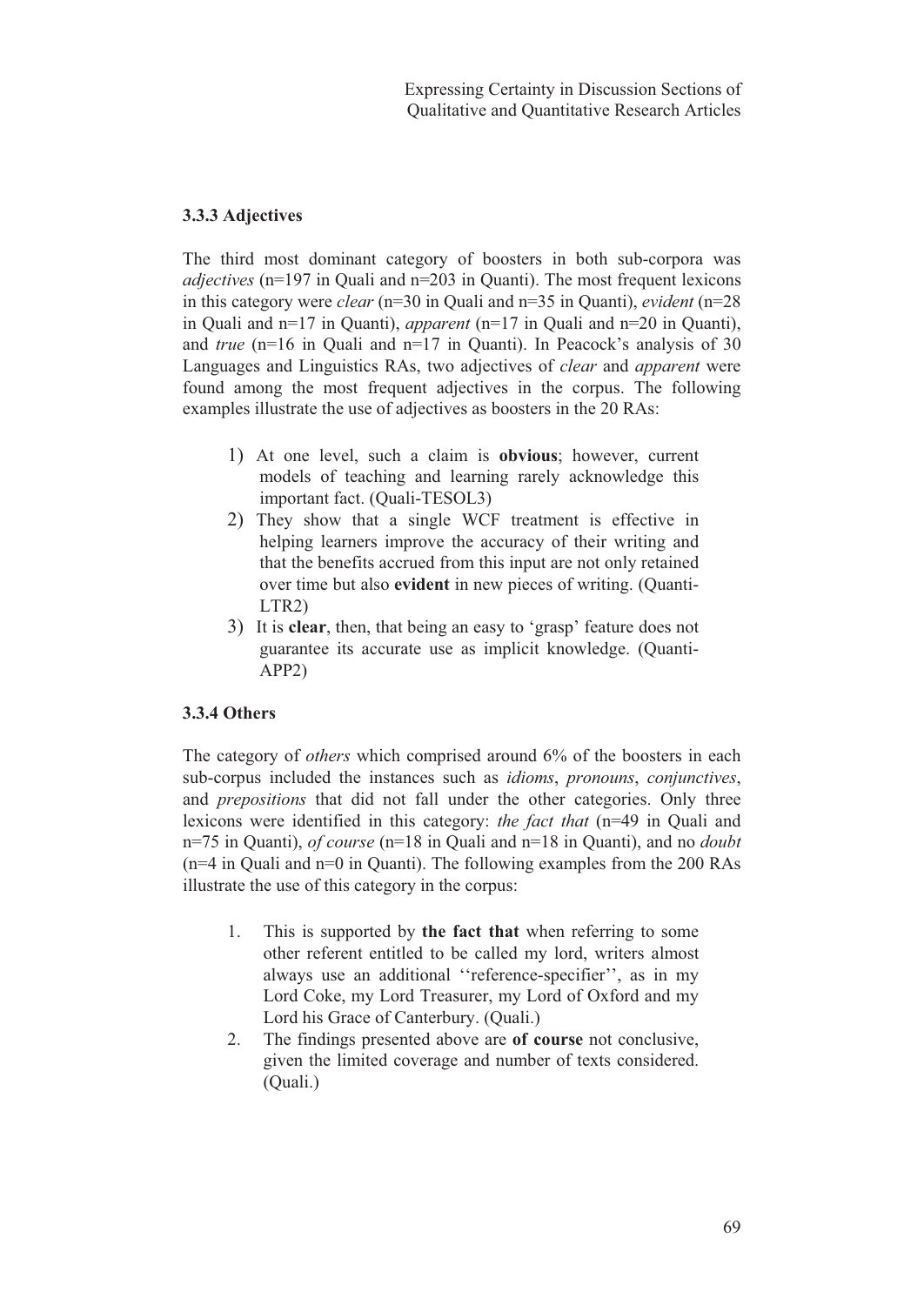3. There is the possibility, **of course**, that some non-CLT elements may be at odds with, opposed to, or inimical to CLT approaches. (Quanti.)

# **3.3.5 Modals**

The category of *modals* was another infrequent group in both sets of articles; however, it was slightly more frequent in the qualitative articles. Three modal verbs were identified as boosters in the corpus: *must* (n=47 in Quali and n=29 in Quanti), *do* (when was followed by an infinitive verb) (n=9 in Quali and n=17 in Quanti), and *does* (when was followed by an infinitive verb) (n=9 in Quali and n=12 in Quanti). The modals were identified 48 and 29 times in the qualitative and quantitative sub-corpora respectively. Peacock (2005) identified *must* among the top five most frequent boosters in 30 Languages and Linguistics RAs. Although the category of *modals* was infrequent in the corpus of this study, *must*, being among the 10 most frequent boosters, was a frequent lexicon in the corpus. Peacock's results showed a frequency of 0.30 occurrences per 1,000 for this lexicon which is close to 0.36 and 0.30 per 1,000 words in the qualitative and quantitative sub-corpora of this study respectively. The following examples from the 20 RAs illustrate the use of these modals:

- 1. Not only **must** the story itself provide enough plot to elicit interest and wonderment from …, but the storyteller **must**  also actively respond to ... (Quali-TESOL3)
- 2. As the study illustrates, while some of the published texts **do** follow a deductive pattern, others do not. (Quali-ESP3)
- 3. Dative alternation **does** permit a reasonably transparent rule … (Quanti-APP1)

### **3.3.6 Nouns**

The last category of boosters was *nouns* which was infrequent in both subcorpora and comprised less than 5% and 6% of the boosters in the qualitative and quantitative sub-corpus respectively. The only *noun* that was found in the corpus as a booster was *evidence* which appeared 52 and 73 times in the qualitative and quantitative sub-corpus respectively. The word was not included in Peacock's list, however, other studies (e.g. Hyland, 2005a) have included it in their analysis. Although *nouns* were among the least frequent categories in the corpus, *evidence* was one of the most frequent boosters used in the corpus. The below examples show the use of *evidence* in the 20 RAs: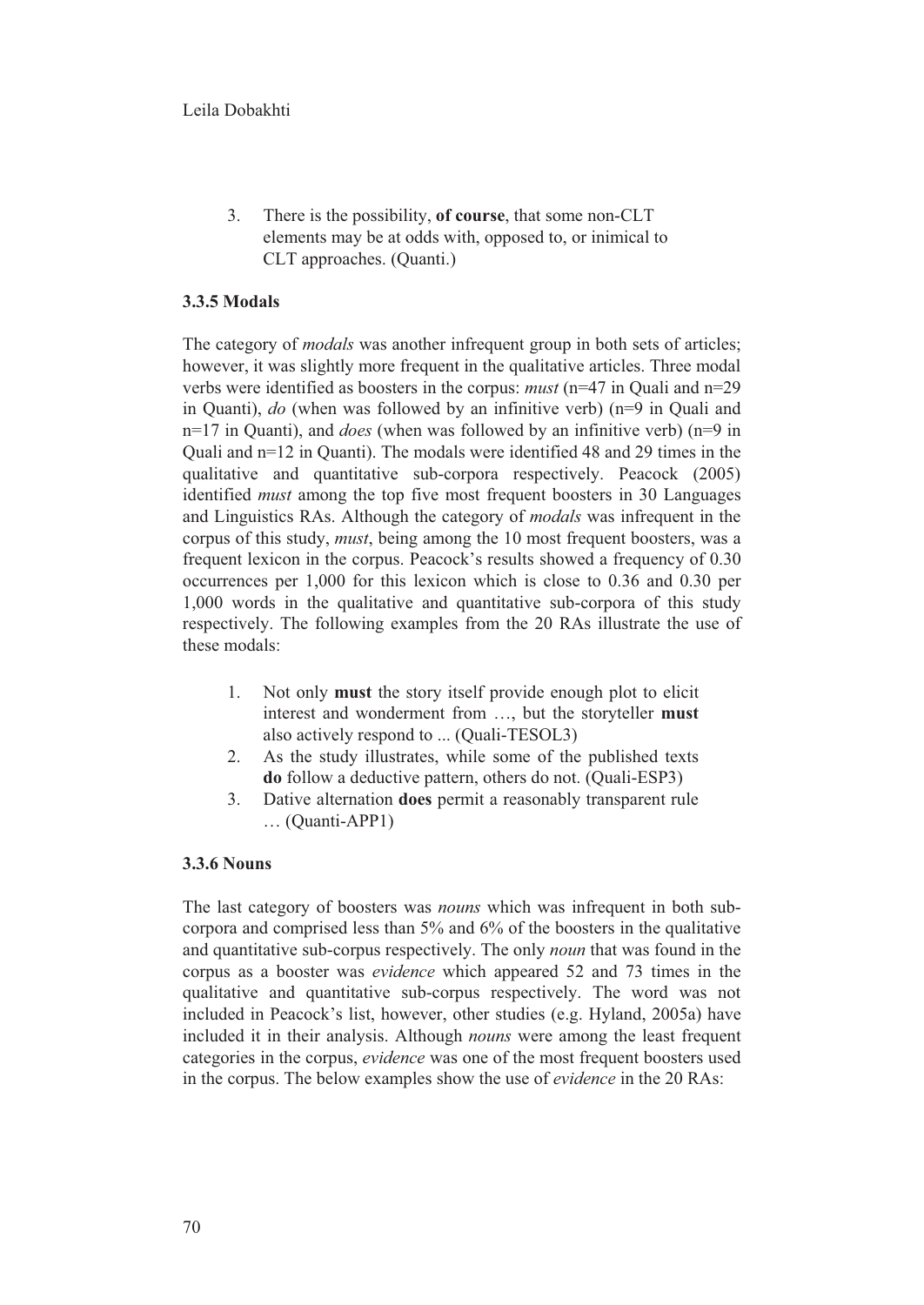- 1. Instances of preliminary or warm up talk like these thus provide **evidence** that the participants themselves categorized their previous talk as 'transitional first' or as 'false first' topic talk. (Quali-APP1)
- 2. This study, combined with the research of Gibbs and colleagues (1997), and the eye-movement results from Underwood et al. (2004), provide converging **evidence** to support the processing advantage of formulaic sequences, at least when reading. (Quanti-APP1)

## **4 Conclusion**

To summarize, the findings indicate that boosters are a common feature that the writers of both sets of articles use to interact with their audience. In terms of frequency, the analysis did not show much difference in both sub-corpora. The two moves that were identified with higher number of boosters were Stating Findings and Evaluating the Study (step1: Stating the Significance of their Study). The finding is expected because in these two moves the writers present new knowledge claims and the importance and contribution of their study to the field and consequently tend to show their confidence in what they state and emphasize the points that they want to be highlighted in order to gain readers' acceptance of them. Categorization of boosters showed that the two categories of verbs and adverbs were the most common devices used as boosters in both sub-corpora. Both groups of writers favored the categories similarly, except for modals which were identified slightly higher in the qualitative articles and nouns which were slightly higher in the quantitative articles. Both sets of articles were also similar in their choices of lexicons from each category, and the most frequent lexicons in each category were the same in both sets of articles. Overall, the five most frequent lexicons used as boosters were *show*, *find*, *demonstrate*, *evidence*, and *clearly*.

The findings reinforced previous studies that academic writing is not merely presenting facts objectively. Contrary to the assumption that qualitative research is more subjective and quantitative research is more objective and impersonal because of the use of numbers and statistics, the findings revealed that both types of article writers take a stance in their texts. In reporting every piece of research, there is always a possibility that the reader refutes the writers' claims as he/she does not find them convincing. Thus, the main aim of a research article is to persuade the reader to accept the findings and claims of the writer so that "the article becomes an integrated part of a particular field's literature and thus of the field's deliberation" (Fløttum, 2007, p. 5). Interacting and negotiating with their audience and taking stance towards their own work and those in literature is one of the ways writers can persuade their audience that they are "competent disciplinary insider " and their work is worthy of attention (Hyland, 2005c, p.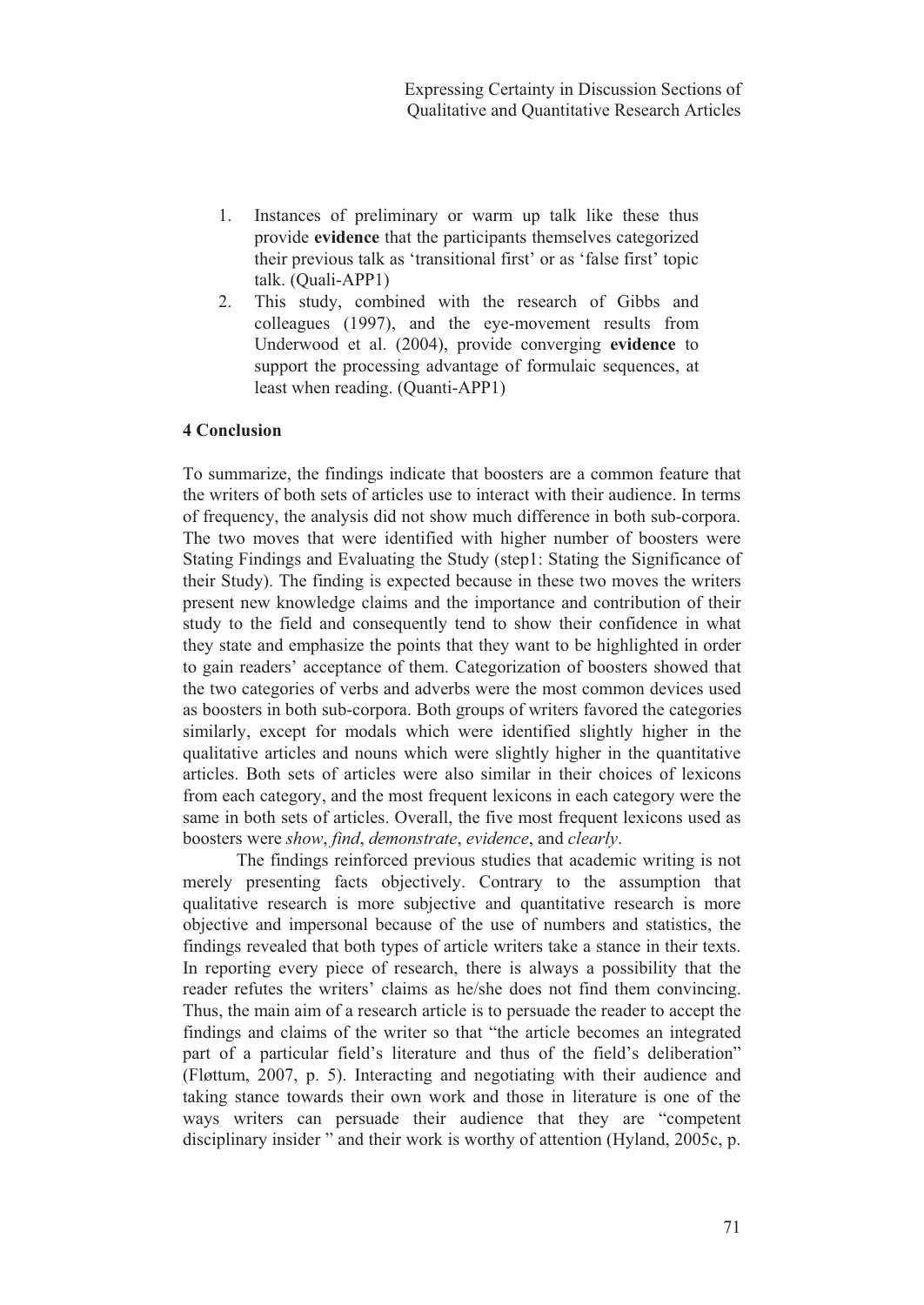175).Discussion sections are arguably the most important section of a RA as they have a crucial role in establishing the importance of research and persuading readers. In order to communicate effectively with their discourse community and persuade their audience that a study is worthy of attention, writers need to get familiar with the norms and conventions of their discipline and the ways of negotiating with their readers. Boosters are one of these conventions that writers need to master using them.

One of the strengths of this study is that it combines both corpus and genre analysis. While corpus analysis gave general information about the overall frequency of boosters in the qualitative and quantitative sub-corpora, it was unable to provide information about in which parts of RAs these features were clustered in. Conducting genre analysis and studying boosters in each Move provided extra insights about their use in these two types of RAs. It is hoped that the findings of this study contribute to better understanding of the genre of RA in Applied Linguistics. While senior members of a discourse community have implicit knowledge of the norms and conventions of the genres of their community, introducing this knowledge explicitly to newcomers can empower them and facilitate their entry to the community.

### **References**

- Abdollahzadeh, E. (2003). *Interpersonal metadiscourse in ELT papers by Iranian and Anglo-American academic writers*. Paper presented at the INGED Conference Multiculturalism in ELT Practices: Unity and Diversity, Basket University, Ankara.
- Benson, P., Chik, A., Gao, X., Huang, J., & Wang, W. (2009). Qualitative research in language teaching and learning journals, 1997-2006. *The Modern Language Journal*, *93*(i), 79-90.
- Biber, D. (2006). Stance in spoken and written university registers. *Journal of English for Academic Purposes*, *5*, 97-116.
- Biber, D., Johansson, S., Leech, G., Conrad, S., & Finegan, E. (1999). *The Longman grammar of spoken and written English*. London: Longman.
- Bondi, M. (2008). Integrating corpus and discourse tools in the study of cross-disciplinary variation. In Ä. Annelie & R. Randi (Eds.), *Corpora and Discourse. The challenges of different settings* (Vol. 31, pp. 31-55). Amsterdam, Philadelphia: John Benjamins.
- Candlin, C. N. (2000). General editor's preface. In K. Hyland (Ed.), *Disciplinary discourse: social interactions in academic writing* (pp. xv-xxi). London: Longman.
- Crismore, A., & Farnswarth, R. (1990). Metadiscourse in popular and professional science discourse. In W. Nash (Ed.), *The writing scholar: Studies in academic discourse* (pp. 118-136). Newbury Park, CA: Sage.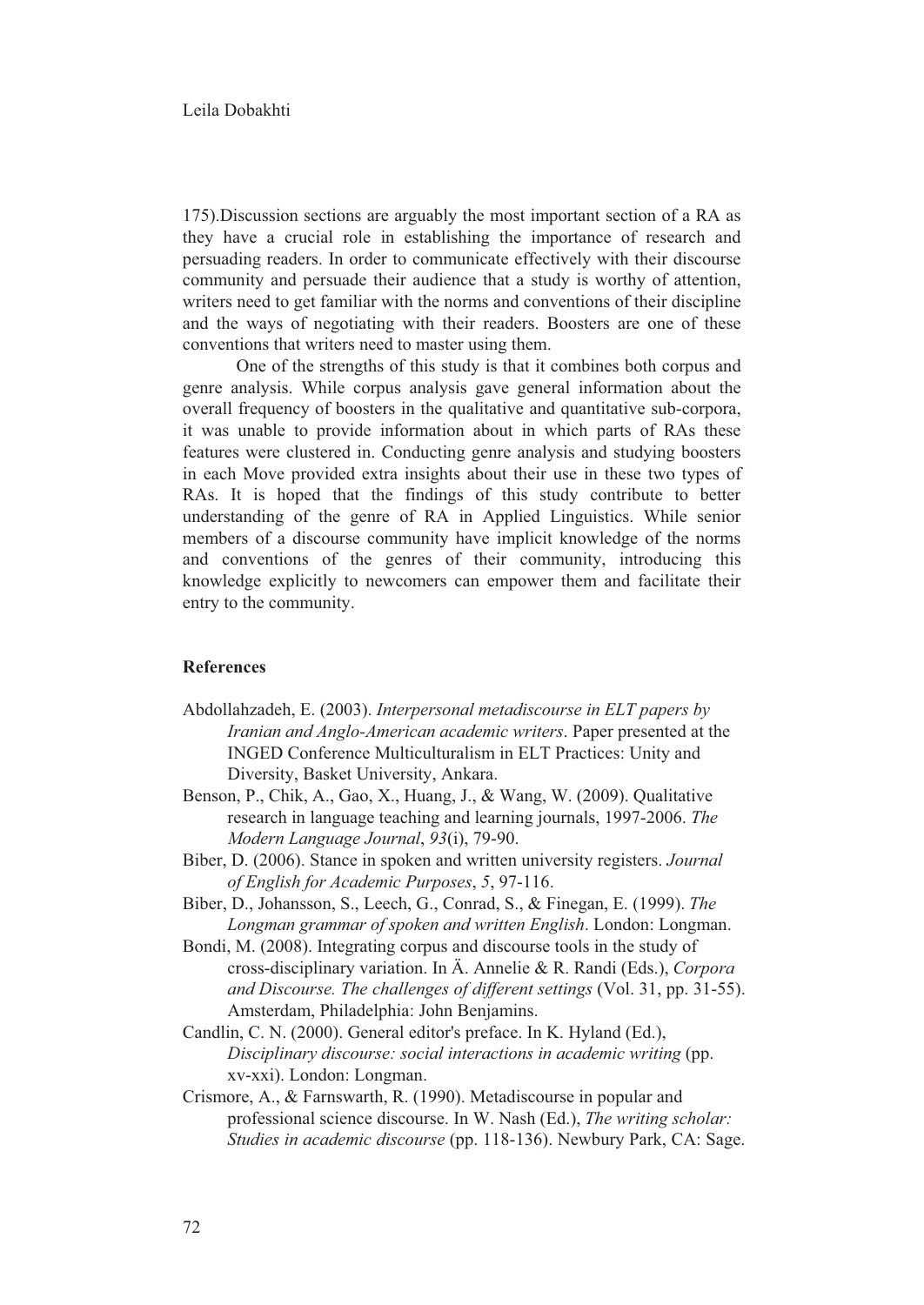- Donohue, J. P. (2006). How to support a one-handed economist: The role of modalisation in economic forecasting. *English for Specific Purposes*, *25*(2), 200-216.
- Englebretson, R. (2007). Introduction. In R. Englebretson (Ed.), *Stancetaking in discourse* (pp. 1-25). Philadelphia: John Benjamins.
- Fløttum, K. (2007). *Argumentation through author presence and polyphony in the genre of the research article*. Paper presented at the Argumentation in (Con)text. Retrieved from http://aic.uib.no/texts/flottum.pdf.
- Fred, L. P., Jr. (2005). *Research in applied linguistics: Becoming a discerning consumer*. Mahwah, New Jersey: Lawrence Erlbaum Associates.
- Hinkel, E. (2002). *Second language writers' text: Linguistic and rhetorical features*. Mahwah, New Jersey: Lawrence Erlbaum Associates.
- Holmes, J. (1982). Expressing doubt and certainty in English. *RELC Journal*, *13*(2), 9-28.
- Hüttner, J., Smit, U., & Mehlmauer-Larcher, B. (2009). ESP teacher education at the interface of theory and practice: Introducing a model of mediated corpus-based genre analysis. *System*, *37*(1), 99-109.
- Hyland, K. (1998a). Boosting, hedging and the negotiation of academic knowledge. *Text*, *18*(3), 349-382.
- Hyland, K. (1998b). Persuasion and context: The pragmatics of academic metadiscourse. *Journal of Pragmatics*, *30*, 437-455.
- Hyland, K. (1999). Disciplinary discourses: writer stance in research articles. In C. N. Candlin & K. Hyland (Eds.), *Writing: Texts, processes and practices* (pp. 99-121). London: Longman.
- Hyland, K. (2000). *Disciplinary discourses: Social interactions in academic writing*. London: Longman.
- Hyland, K. (2005a). *Metadiscourse*. London, New York: Continuum.
- Hyland, K. (2005b). Stance and engagement: a model of interaction in academic discourse. *Discourse Studies*, *7*(2), 173-192.
- Hyland, K. (2008). Persuasion, interaction and the construction of knowledge: representing self and others in research writing. *International Journal of English Studies*, *8*(2), 1-23.
- Hyland, K., & Milton, J. (1997a). Qualification and certainty in L1 and L2 students' writing. *Journal of Second Language Writing*, *6*(2), 183-205.
- Hyland, K., & Milton, J. (1997b). Qualification and certainty in Ll and L2 students' writing. *Journal of Second Language Writing*, *6*(2), 183-205.
- Peacock, M. (2006). A cross-disciplinary comparison of boosting in research articles. *Corpora*, *1*(1), 61-84.
- Precht, K. (2000). *Patterns of stance in English.* Unpublished Ph.D. thesis. Northern Arizona University.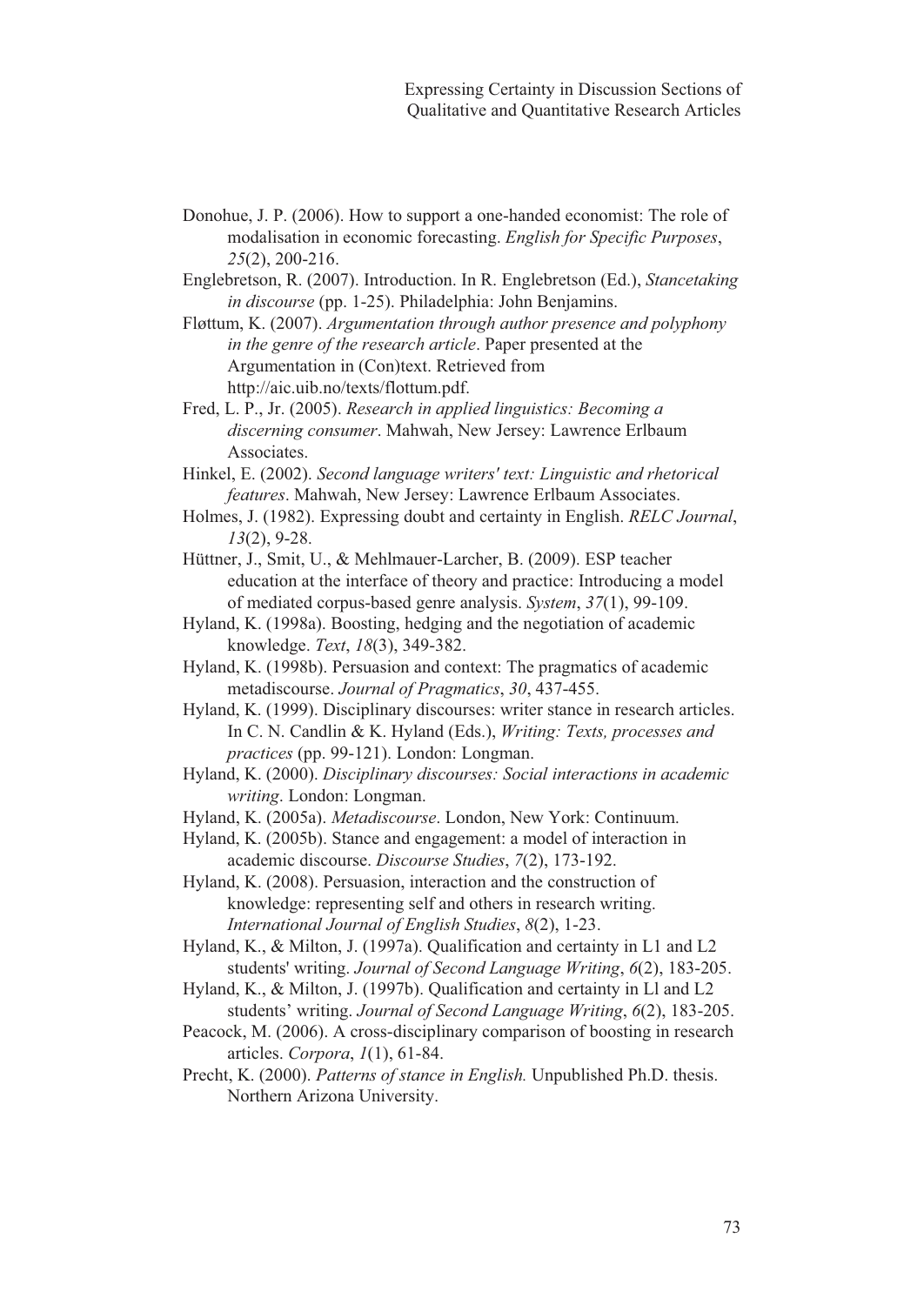## Leila Dobakhti

Silver, M. (2003). The stance of stance: a critical look at ways stance is expressed and modeled in academic discourse. *Journal of English for Academic Purposes*, *2*(4), 359-374.

Vassileva, I. (2001). Commitment and detachment in English and Bulgarian academic writing. *English for Specific Purposes*, *20*(1), 83-102.

Leila Dobakhti Dept. of General Courses Tabriz Islamic Art University No. 127, Ground Floor, Pardis Building Azadi Street, Tabriz, Iran Phone: 00984115297139 E-mail: l.dobakhti@gmail.com

Received: December 21, 2012 Revised: June 23, 2013 Accepted: July 6, 2013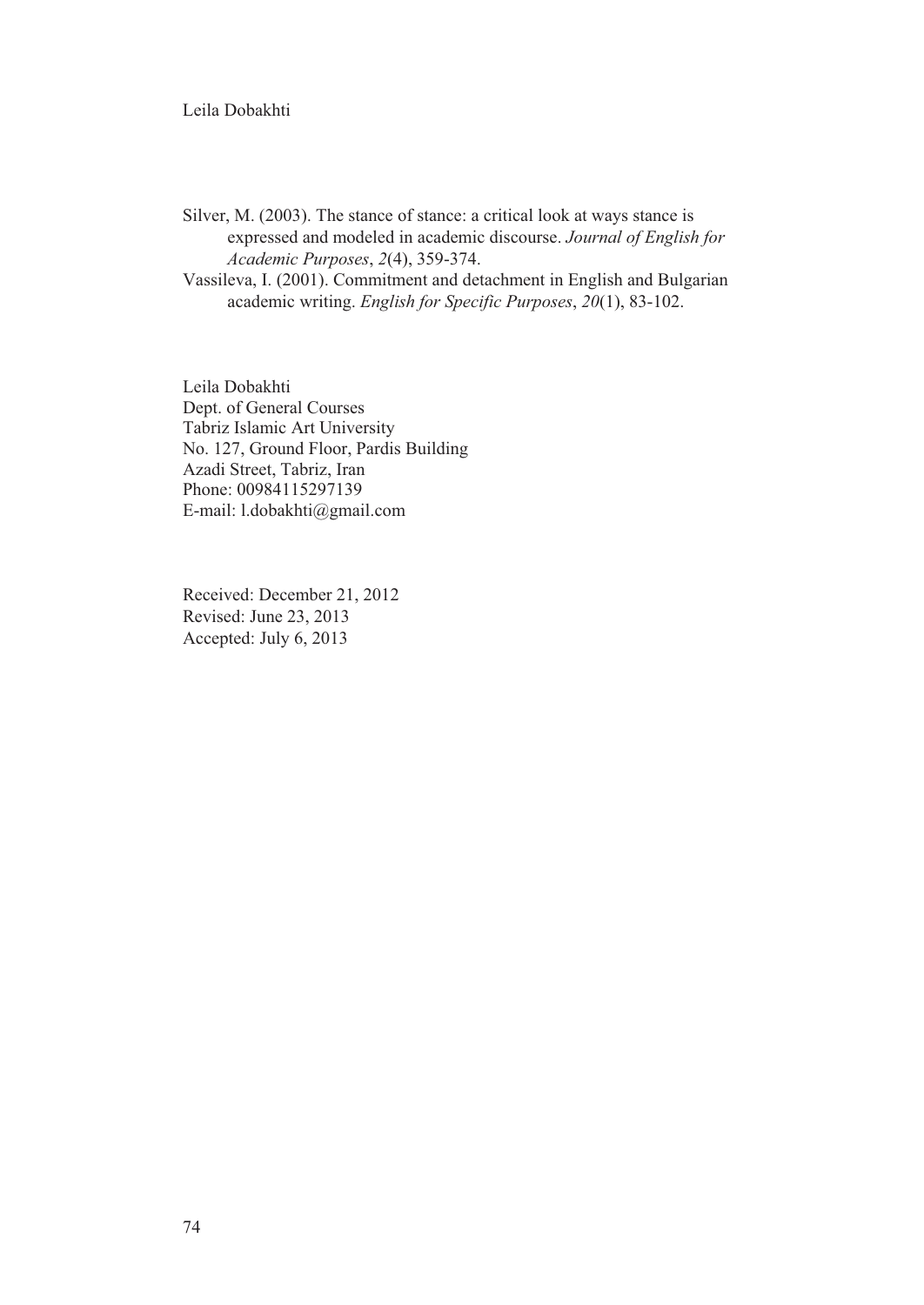# **Appendix**

| Journals                   | Qualitative     |               | Quantitative |               |
|----------------------------|-----------------|---------------|--------------|---------------|
|                            | $# \text{ of }$ | Size of texts | $#$ of       | Size of texts |
|                            | texts           | (in words)    | texts        | (in words)    |
| <b>Applied Linguistics</b> | 13              | 16,188        | 14           | 21,750        |
| English for Specific       | 19              | 22,148        | 7            | 7,435         |
| Purposes                   |                 |               |              |               |
| Language Teaching          | 10              | 11,324        | 32           | 39,875        |
| Research                   |                 |               |              |               |
| Journal of Pragmatics      | 33              | 54,509        | 17           | 30,732        |
| <b>TESOL Quarterly</b>     | 25              | 28,102        | 30           | 39,585        |
| Total                      | 100             | 132,271       | 100          | 139,377       |

# **A. Summary of Corpus Used in Examining the Boosters Using WordPilot 2002**

Note: size of texts do not include footnotes, figures, tables and direst quotations

# **B. List of the Qualitative Research Articles**

1) (Quali-APP1)

Gan, Z., Davison, C., Hamp-Lyons, L. (2009). Topic negotiation in peer group oral assessment situations: A conversation analytic approach. *Applied linguistics, 30*(3), 315-334.

2) (Quali-APP2)

Flowerdew, J., Li, Y. (2007). Language Re-use among Chinese Apprentice Scientists Writing for Publication. *Applied linguistics, 28*(3), 440-465.

3) (Quali-ESP1)

Morton, J. (2009). Genre and disciplinary competence: A case study of contextualisation in an academic speech genre. *English for Specific Purposes, 28,* 217-229.

Cheng, A. (2007). Transferring generic features and recontextualizing genre awareness: Understanding writing performance in the ESP genre-based literacy framework. *English for Specific Purposes, 26,*  287-307.

5) (Quali-ESP3)

Shi, L., Kubota, R. (2007). Patterns of rhetorical organization in Canadian and American language arts textbooks: An exploratory study. *English for Specific Purposes, 26,* 180-202.

<sup>4) (</sup>Quali-ESP2)

<sup>6) (</sup>Quali-PRAG2)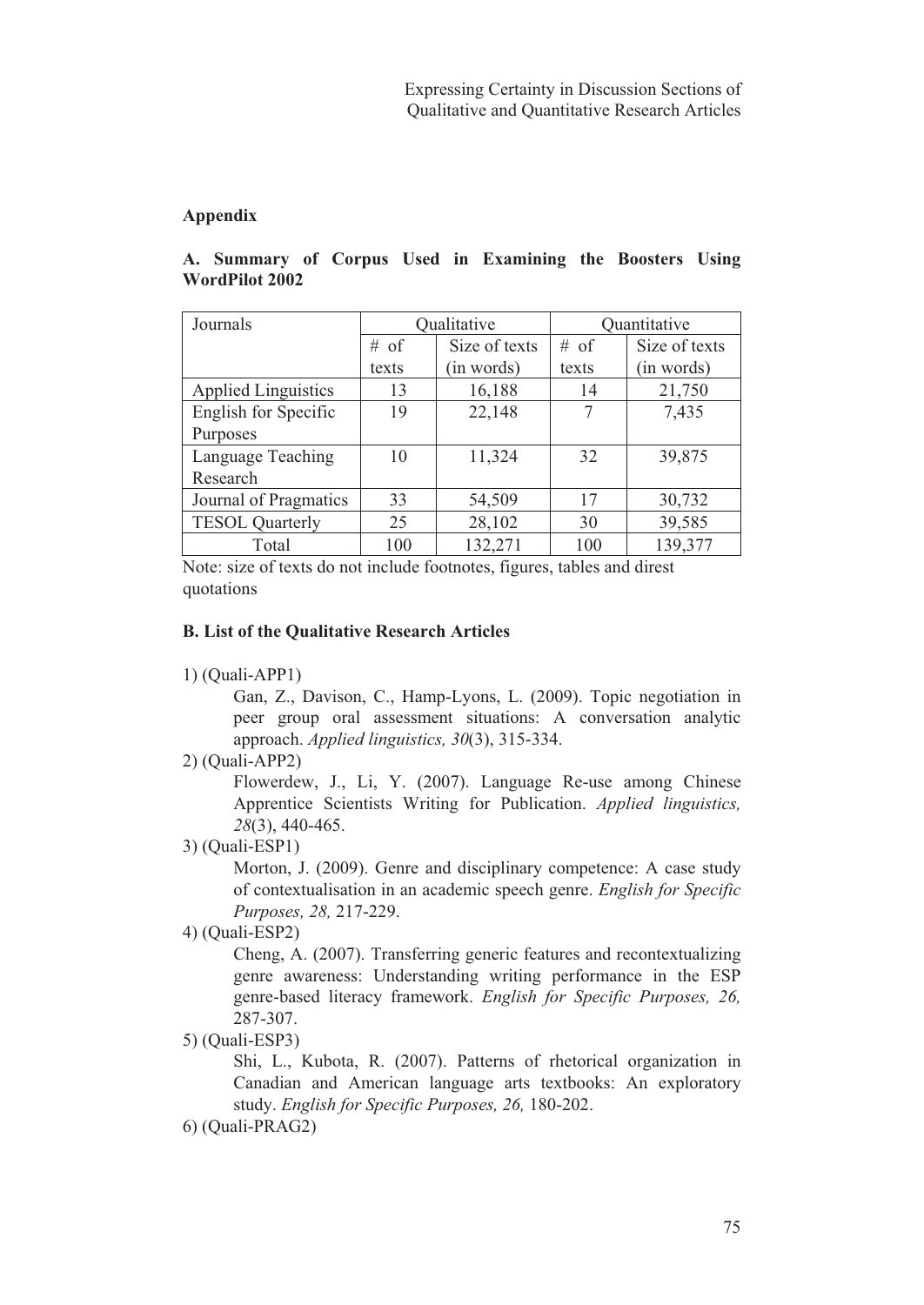Ishida, I. (2006). Learners' perception and interpretation of contextualization cues in spontaneous Japanese conversation: Backchannel cue Uun. *Journal of Pragmatics, 38*, 1943-1981.

7) (Quali-LTR1)

Springer, S., Collins, L. (2008). Interacting inside and outside of the language classroom. *Language Teaching Research, 12*(1), 39-60.

8) (Quali-LTR2)

Murphy, L. (2005). Attending to form and meaning: The experience of adult distance learners of French, German and Spanish. *Language Teaching Research, 9*(3), 295-317.

9) (Quali-TESOL1)

Higgins, C. (2003). "Ownership" of English in the outer circle: An alternative to the NS-NNS dichotomy. *TESOL Quarterly, 37*(4), 615-644.

10) (Quali-TESOL3)

Ko, J., Schallert, D. L., Walters, K. (2003). Rethinking Scaffolding: Examining Negotiation of Meaning in an ESL Storytelling Task. *TESOL Quarterly, 37*(2), 303-324.

### **C. List of the Quantitative Research Articles**

```
1) (Quanti-APP1)
```
Conklin, K. & Schmitt, N. (2008). Formulaic sequences: Are they processed more quickly than nonformulaic language by native and nonnative speakers? *Applied linguistics, 29*(1), 72-89.

2) (Quanti-APP2)

Ellis, R. (2006). Modelling learning difficulty and second language proficiency: The differential contributions of implicit and explicit knowledge. *Applied linguistics, 27*(3), 431-463.

3) (Quanti-APP3)

Takahashi, S. (2005). Pragmalinguistic awareness: Is it related to motivation and proficiency? *Applied linguistics, 26*(1), 90-120.

4) (Quanti-ESP2)

Song, B. (2006). Content-based ESL instruction: Long-term effects and outcomes. *English for Specific Purposes, 25,* 406-437.

```
5) (Quanti-PRAG1)
```
Kang, J. Y. (2004). Telling a coherent story in a foreign language: Analysis of Korean EFL learners' referential strategies in oral narrative discourse. *Journal of Pragmatics, 36*, 1975-1990.

6) (Quanti-PRAG3)

Adenzato, M. & Bucciarelli, M. (2008). Recognition of mistakes and deceits in communicative interactions. *Journal of Pragmatics, 40*, 608-629.

7) (Quanti-LTR2)